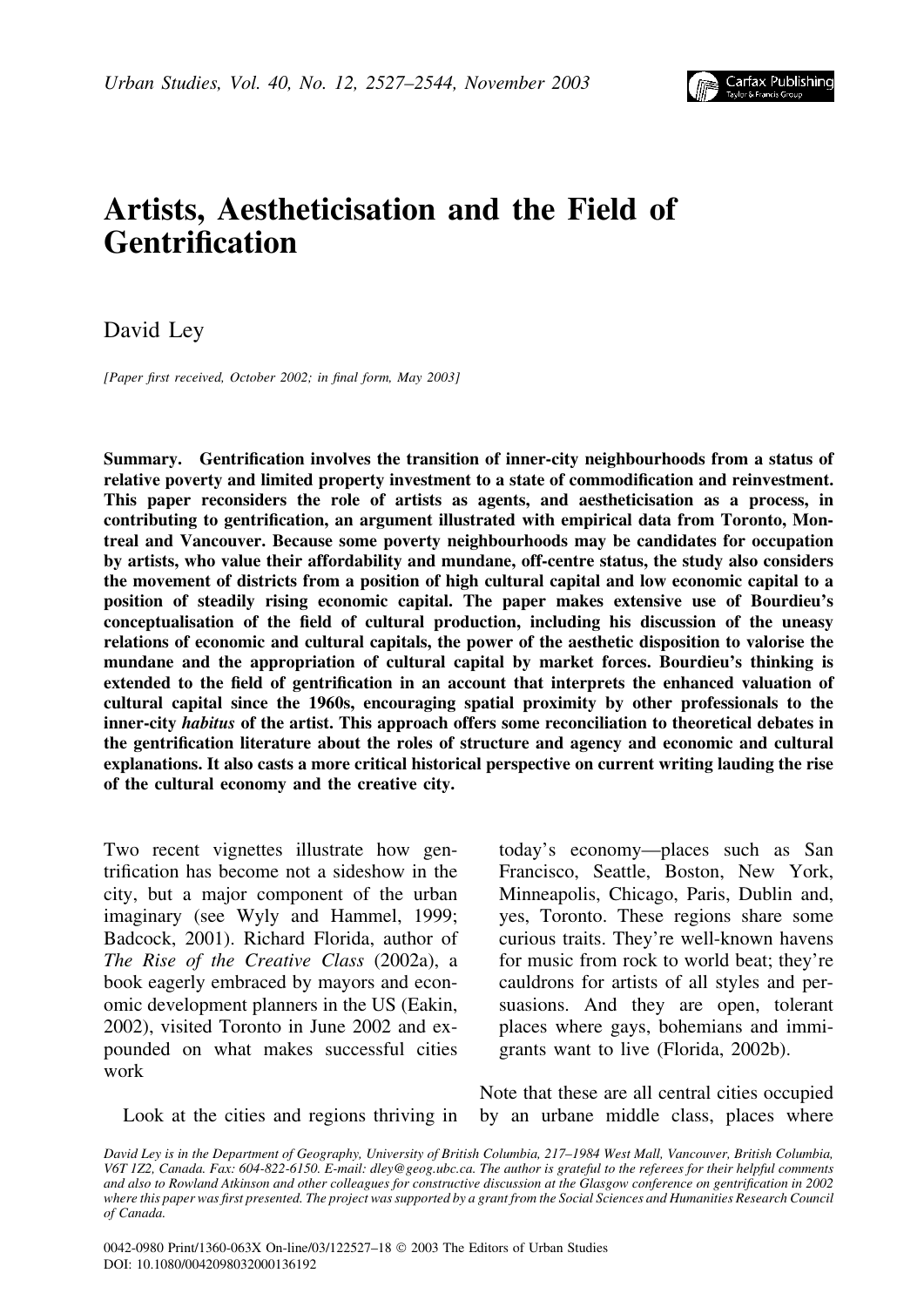gentrification is well-established, housing precisely those creative workers identified as key actors in Florida's thesis. In a related development, the London department store, Harvey Nichols, an enterprise like Selfridges for which historically only London had been worthy, recently opened its doors in Edinburgh. Its senior international buyer observed that the store, with its own interest in an urbane middle class, wanted "to be part of the rejuvenation programmes in cities in the UK", having noted the recent rise of a putatively new fashion market for home décor, fancy restaurants and designer boutiques in certain cities outside London (Freeman, 2002). The women's buyer at Selfridges, which began its own decamping from London to Manchester in 1998, added with a rare touch of humility, "We don't think Manchester needs us; we know it is Manchester that can help Selfridges".

There are two interesting points that emerge from these vignettes: first, the degree to which both urban boosters and corporate managers are "building upon the foundations of gentrification" as Blair Badcock (1995) put it in a seminal paper that traced gentrification's trajectory forward into the new economy. Secondly, in these accounts, creativity—whether expressed in art or fashion—is seen to act as an independent variable as a promoter of economic development. Relations are rarely quite this simple, of course, but it is worth noting the way causality is seen to work by decision-makers. It is not Manchester that needs Selfridges, but Selfridges that needs Manchester. This paper pursues some of the relations between art, aestheticisation and commodification in the residential landscapes of the creative city. The strategy will be to move between empirical specificity and theoretical propositions in order to deepen the first and make the second historically and geographically accountable.

## **The Artist and the Redemptive Act of Creation**

Carole Itter is an artist. Her speciality is assemblage art—the collection of found objects, the discarded, the obsolete, urban refuse. Critics see her work as subversive of a destructive consumerism

Her pleasure in reviving this detritus of the city constitutes her mode of opposition to the various forces of alienation at work in the dominant culture (Hurtig, 1989, p. 36).

Her themes are both urban and regional. "Often the locality", she has written "has a large influence on the art" (Itter, 1989, p. 28). For an exhibit at the Vancouver Art Gallery, she constructed a 30-foot-long spill of urban detritus entitled '*Where the Streets are Paved with Gold: A Tribute to a Canadian Immigrant Neighbourhood*'. Reflecting life in the Strathcona neighbourhood, a poor older district near the city's downtown where she lives among new Canadians, the piece is multilayered in its meanings. Hundreds of found objects are united as members of an imaginary cobble-stoned street—indicative of the artist's multicultural belief in unity from diversity. The gold finish to each object and the presence of several ladders in the assemblage signify the path of upwardly mobile aspirations to a new national identity, sanctified perhaps by a former church organ at the end of the 'street' that emits random sounds and a sporadic improvised version of '*O Canada*' (Richardson, 1991; Rosenberg, 1991). But the assemblage also evokes an ironic critical commentary, highlighted by the artist

These useless wooden articles, remnants of our society's determined overproduction, are fake gold and question the splendour once promised to newcomers. My 'street' is nothing but junk, cast-offs from a country hell-bent on destroying natural resources (quoted in Richardson, 1991, p. 1).

It is precisely this act of transformation that will be discussed in this paper, the movement of a product, and indeed a place, from junk to art and then on to commodity. The discussion will draw upon varied sources including ethnographic interviews conducted with artists in Vancouver, surveys including the national census and the work of other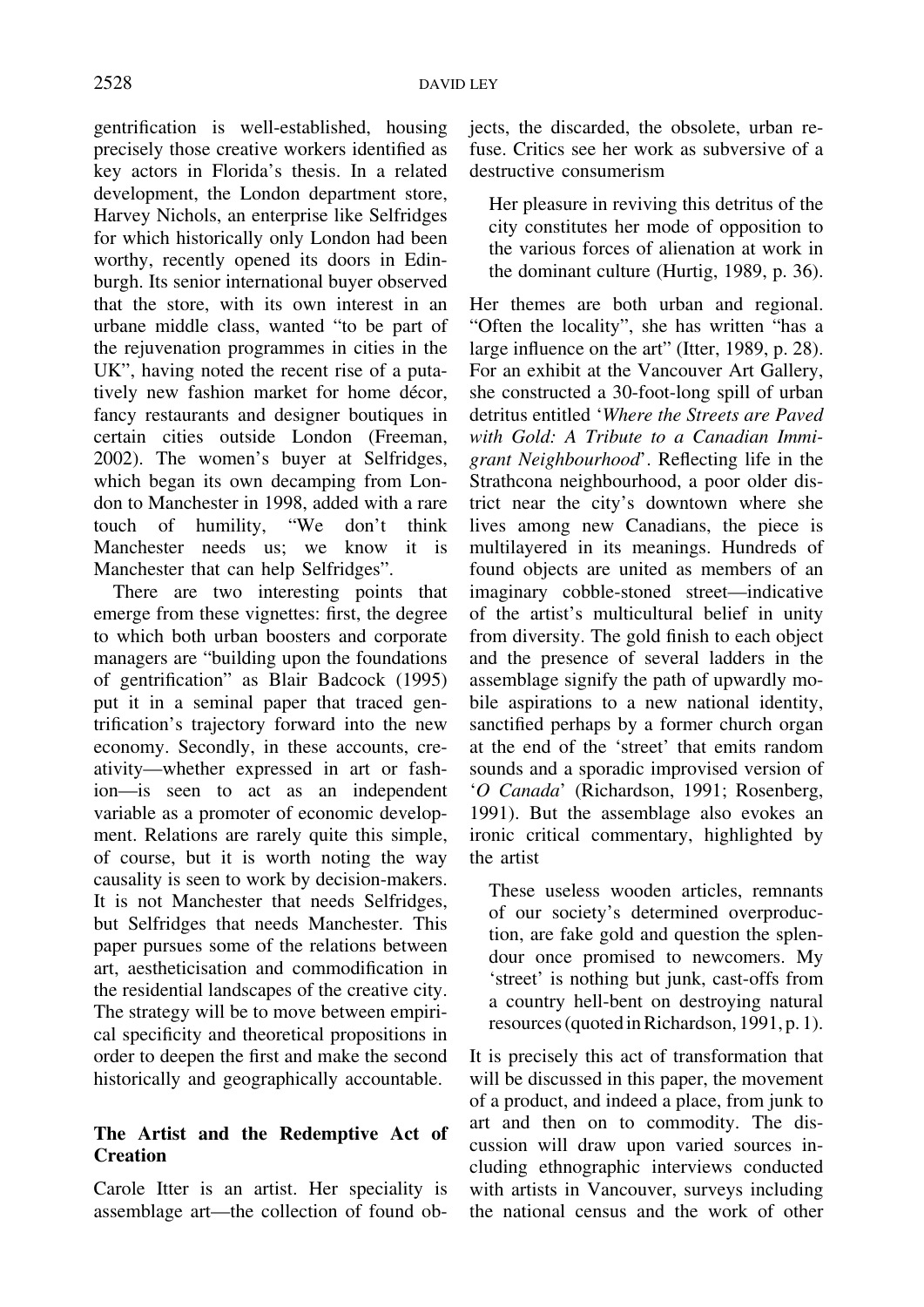researchers. The principal theoretical guide is Pierre Bourdieu and his two important books, *The Field of Cultural Production (*1993) and *Distinction* (1984).<sup>1</sup> A basic task of the paper is to extend Bourdieu's theses about the aesthetic disposition and the relations between economic and cultural capital to the innercity land market. Of course, the case is not being made that an understanding of the aestheticisation of place is all that needs to be known about the incidence of gentrification. However, I would argue that it opens up some seminal ways of thinking about the restructuring of urban space in post-industrial cities, where the exaltation of representation over function is far from the ethos of the industrial city and its muscular modernism, glorified in the efficiency and utilitarianism of mass production.

Ms Itter has reflected on the symbiotic relationship between her art and her neighbourhood

In my Vancouver neighbourhood, I have moved around from one old rented house to another, so often that sometimes I think I'll throw up the next time I look at a gallon of white latex. But what these antiquated generally drafty places have always provided is a history, a mess, a vast collection of other people's junk, discarded but not tossed out, just left behind. The more dilapidated the outdoor storage sheds the better. Being a consummate collector, I can't help but regard junk as material filled with possibilities (Itter, 1989, p. 29).

She has lived in various houses in Strathcona for over 20 years because it is cheap, because it is an intimate environment and because of the richness of culture and conversation. She has played a role in community development, recording local memories in an oral history project. On her city block, occupied by a number of artists, there are "More Masters' and PhDs than any block in Vancouver" (interview). Indeed in the 1990s, Strathcona felt the first tangible stirrings of gentrification as more commercially successful artists—like kdlang—arrived, and the earliest synagogue in the city, for 50 years a boys' and girls' club, underwent a second conversion, to condominiums.

Immersed as she is in First Nations' culture of the Pacific Northwest, Carole Itter's status as a collector identifies her as a regional artist retracing ancient life-paths of collecting and scavenging from a munificent nature. But her association with the aesthetic reconfiguration of junk also locates her with two of the archetypal characters Walter Benjamin identified with modern urban life, the rag-picker and the poet (Benjamin, 1973). For Benjamin, the rag-picker is an heroic urban figure, akin even to the historian for, in gathering the unwanted scraps of the modern city to reconfigure them in a more useful form, he or she represents an allegory of "redemptive practice" (Gilloch, 1996, p. 165). The poet-cum-artist was no less an archetypal figure for "The poets find the refuse of society on their street and derive their heroic subject from this very refuse" (Benjamin, 1973, p. 79). The reconfiguration of matter involves also the reconfiguration of meaning; an act of transformation has converted junk to valued products.

There is, at one level, a sense of a sleight of hand in this creation of the art work. The mystery of revaluing is heightened in the case of assemblage art and its use of found objects. As one of Itter's critics has put it, we are in the presence of an "alchemy of art … an illusion of enchantment" (Rosenberg, 1991); another sees 'fantastic', 'uncanny', 'ghostly' character in the assemblage, 'seductive in its mystery' (Hurtig, 1989). The act of creation, the language of renewal, the practice of redemption of a spent force, has something of a metaphysical quality. This same wide-eyed amazement at the capacity to create meaning, apparently from nothing, was present in Jonathan Raban's profound engagement with the beginnings of gentrification in London around 1970. In one section of his book, Raban, puzzled, reflects on a retailing enigma, shops that glory in what he calls 'useless consumption'. His perceptive eye comes to rest on a store that sells only white-painted Moroccan bird cages. Here, spells are surely cast in a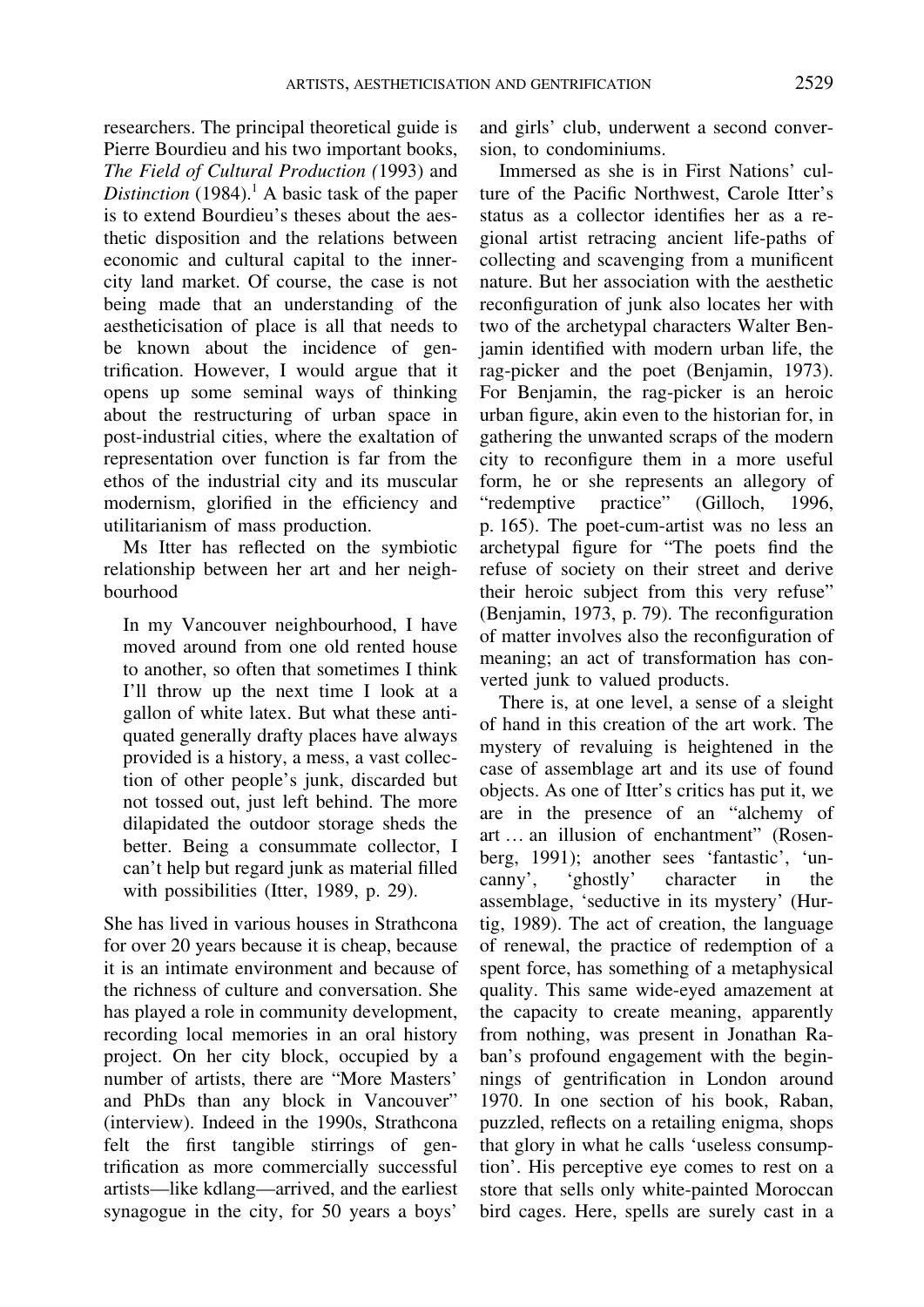new form of urban production and consumption which "transforms junk into antiques, rubbish into something rich, strange, expensive and amusing" (Raban, 1974, p. 95; Ley,  $1996$ ).<sup>2</sup>

What can be said about such an arbitrary production and consumption system? First, in its distance from the *déclassé* mass-produced products of the malls and high-street chain stores, the Moroccan bird cage, like the art-work, establishes symbolic value through a claim to difference and authenticity, the authenticity of craft production in a setting seemingly detached from modern production and marketing. Here, there is an aesthetic disposition that transforms ordinary materials into valued objects, a

stylisation of life [where] nothing is more distinctive, more distinguished, than the capacity to confer aesthetic status on objects that are banal or even 'common' (Bourdieu, 1984, p. 5).

#### Moreover,

Cultural consecration does indeed confer on the objects, persons and situations that it touches a sort of ontological promotion akin to a transubstantiation (Bourdieu, 1984, p. 6).

An appreciation of such symbolic value requires a certain *savoir faire*, so that appropriation of the object serves as a citation of distinction in the social space of urban cultures. In the increasingly complex world of the arts and the applied arts (including home furnishing), there is a growing need for cultural intermediaries to intervene to aid in the act of interpretation (Zukin, 1991).

In the juxtaposition of assemblage with retailing, can also be seen a parallel orientation of the artist and the entrepreneur. Both are profoundly concerned with the creation of value. There are, of course, seemingly different concepts of value at stake. '*Where the Streets are Paved with Gold*' is a polyvalent work, but a fundamental part of its meaning, most certainly for its artist, is as a critical project, informed by environmental and post-colonial sentiment, directed against the creative destruction of the market system. Against the ravages of the market seen so pathetically in the effects upon nature and First Nations' society, not least in the clearcut hill-slopes and disease-emaciated and deterritorialised Native settlements of the Pacific Northwest, a voice of artistic dissent is raised. This critical spirit of artistic expression has become part of the high ground of oppositional politics to corporate abuses (Braun, 2002).

## **The Field of Cultural Practice**

More generally, the intentionalities of the artist and the entrepreneur seem to move in opposite directions. The anti-bourgeois, anticonformist dispositions of the artist sit uneasily with the servant of a mass society. Life on the edge, the preferred social location of the artist, undercuts the disciplined convention of the organisation man. Artists are frequently disdainful of the market system and its commodification that dumbs down the creative act into the language of filthy lucre, that requires that the sacred space of the studio be ravaged by the 'gangsterism' of the art world (Watson, 1989; Deutsche, 1996).

In Bourdieu's (1984) social space diagrams, the polar opposites within the middle class are frequently provided by commercial entrepreneurs and industrialists on the one hand and cultural producers on the other. These locations in social space are defined by two axes: the volume of capital, from high to low, held by different class fragments; and, the nature of that capital, whether cultural or economic capital. The positions of selected occupations in social space also correspond with social and family characteristics as well as lifestyle preferences, measured across many variables—for example, art, leisure, food and furnishing preferences. On these axes, within just the dominant class, Bourdieu observes a series of partly overlapping social groups, moving along a continuum of selected occupations with distinctive associated lifestyle clusters, from artistic producers who have high cultural capital and low economic capital to teachers, to other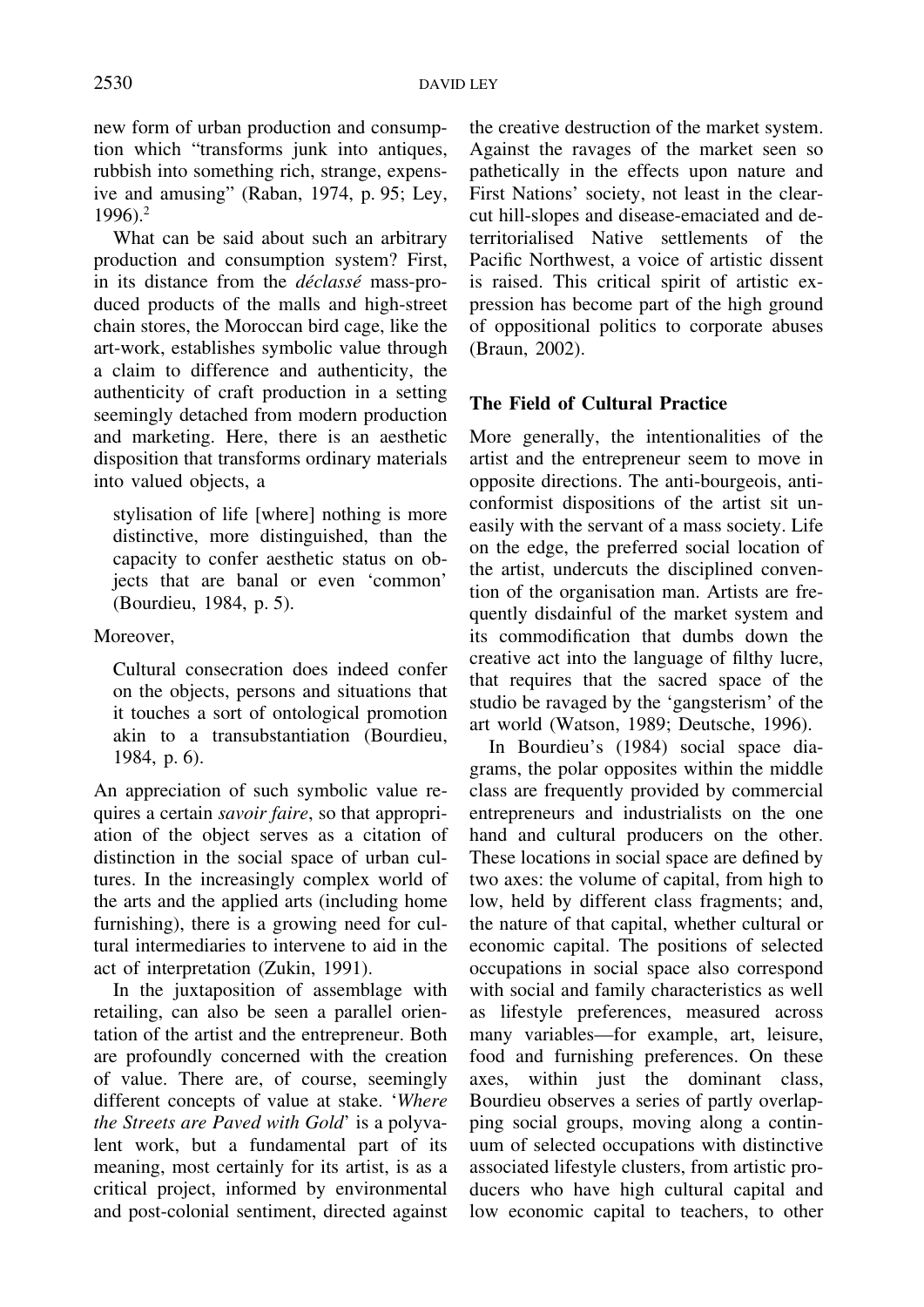professionals and engineers, and finally to industrial and commercial employers, whose position at the high economic capital pole in social space bears no overlap with the artistic producers at the opposite pole of high cultural capital.

Bourdieu gives a dialectical answer to the question of whether personal preference or commercial exposure shapes lifestyle tastes. He identifies instead a 'homology' between producers and their clients, where each shares an equivalent position and needs the other, and their mutual relationship reproduces both the production and the consumption spheres. Despite origins in the conceptually separated fields of production and consumption, "an objective orchestration of two relatively independent logics" (Bourdieu, 1984, p. 230) leads to the following resolution

Thus the tastes actually realized depend on the state of the system of goods offered; every change in the system of goods induces a change in tastes. But conversely, every change in tastes … will tend to induce, directly or indirectly, a transformation of the field of production. There is therefore no need to resort to the hypothesis of a sovereign taste compelling the adjustment of production to needs, or the opposite hypothesis, in which taste is itself a product of production (Bourdieu, 1984, p. 231).

To revert to the earlier illustration, Manchester and Selfridges need each other for their mutual reproduction. Each is part of a broader field of relationships, already in place, constantly structuring as it is restructured. This concept of the '*cultural field*' as shall be seen, is a valuable component of Bourdieu's approach to the world of art and the artist.

No less important than the divergent tendencies of economic and cultural capital are their points of interaction. Bourdieu identifies the field of cultural production as occupying a dominated position, but a position nonetheless on the dominant axis of class relations. Middle-class origins and/or high levels of education, frequently both together, are required to establish the aesthetic disposition. The important point is that the aesthetic disposition, affirming and transforming the everyday, is a class-privileged temperament. Through the considerable cultural capital of its creative workers, it is a feature of the dominant class, whereas—because of their weak economic capital—it belongs to a dominated faction of this class. But within its own field, the aesthetic disposition contains considerable autonomy particularly in its criteria for recognition and prestige which are determined by those within the field itself. While the 'vulgar' pole of the field may measure success in worldly terms, the autonomous pole confers recognition purely within the terms of reference of art itself. Here is "a systematic inversion of the fundamental principles of all ordinary economies", for both profit and worldly influence are demeaned (Bourdieu, 1993, p. 39). This characteristic "explains the failure of all forms of economism, which seek to grasp this anti-economy in economic terms, to understand this upside-down economic world" (Bourdieu, 1993, p. 40). Such valuing of the worthless and rejection of mainstream consumerism is precisely the enigma of Jonathan Raban's Moroccan bird cage and 'the alchemy' of assemblage art like Ms Itter's.

At the same time, within the cultural field there is an abiding struggle to shape legitimising principles between these autonomous criteria of an *avant-garde* and the compromising criteria of market-determined values. So there is a tendency towards an insidious subversion of the other-worldliness of an autonomous aesthetic disposition, which is predicated, reasons Bourdieu, upon "the suspension and removal of economic necessity and by objective and subjective distance from groups subjected to those determinisms" (Bourdieu, 1984, p.  $54$ ).<sup>3</sup> Its locus within the dominant class defines the sociology of the aesthetic disposition and thus its availability to dominated members of that class. Provocatively, Bourdieu identifies bourgeois adolescents and women who are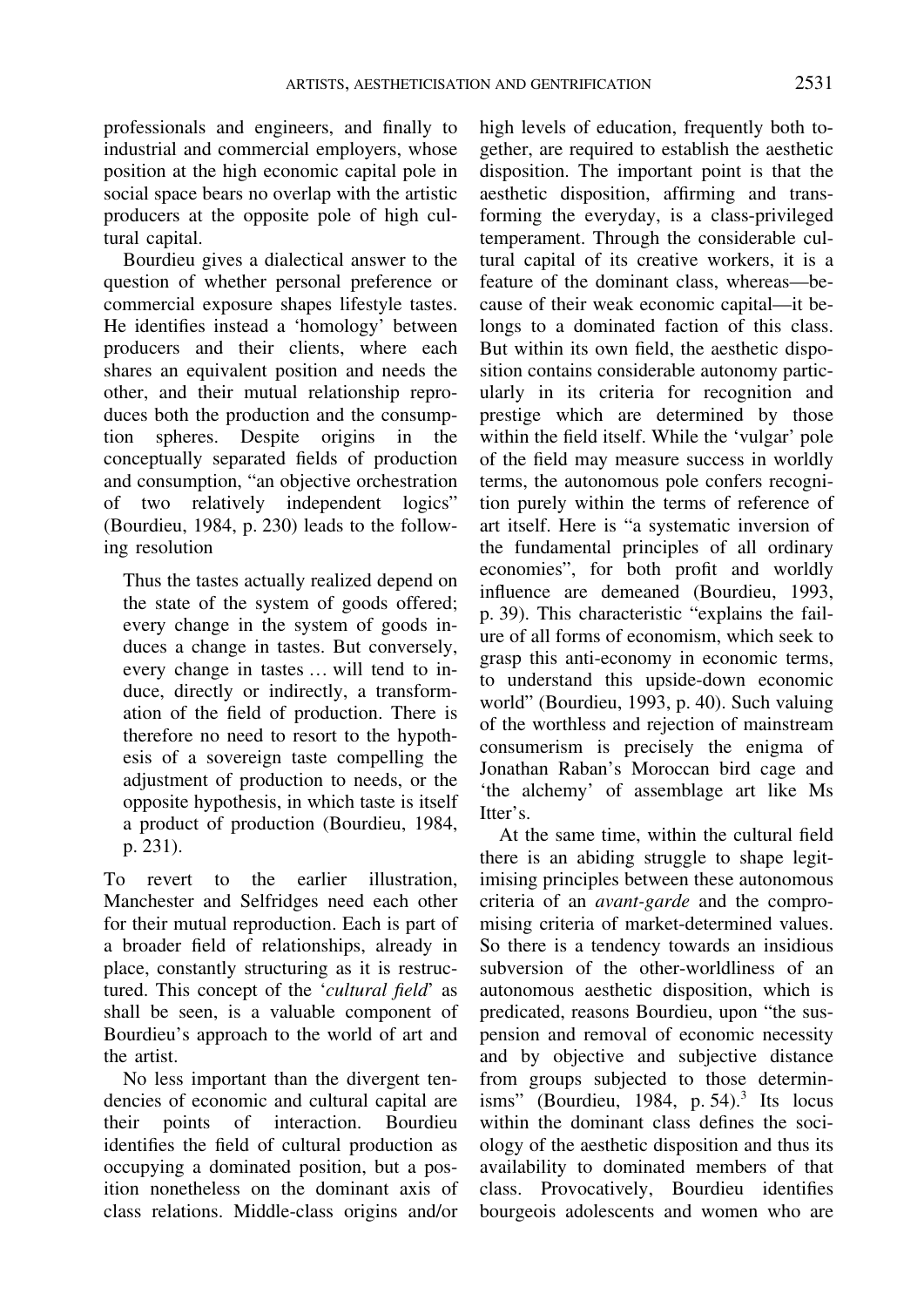typically excluded from the economic and political power held by men in their class as sometimes adopting responses of aesthetic appropriation or resistance

Bourgeois adolescents … sometimes express their distance from the bourgeois world which they cannot really appropriate by a refusal of complicity whose most refined expression is a propensity towards aesthetics and aestheticism (Bourdieu, 1984, p. 55).

Such a *habitus* is one example of a 'stylisation of life', most fully realised by artists, that informs and is formed by aesthetic views and practices—including, as will be seen, the occupation and valorisation of space.

There has been a long tradition in art history of extolling the creative individual, the artist, the anguished performative genius. There is, of course, immense personal creativity in art works, and here it seems as if, partly for his own disciplinary objective of establishing sociology over against philosophy in the French academic canon, Bourdieu (1993) tends towards an oversocialisation of the artistic project. But he is surely correct to state that a hagiographic celebration of individual artistic genius is a hugely incomplete analysis—for art is part of a much broader social terrain, reminiscent of Sharon Zukin's narrower, but evocative term, the artistic mode of production (Zukin, 1982). The social contexts of art have become a significant emphasis in recent art criticism, extending earlier work such as Becker's (1982) study of the art world, with its fellow artists, colleges and critics, its bars and hang-outs, buyers and patrons, galleries and museums, to a much tougher critique of the social consequences, for some even the social purposes, of art which have much to do it seems with the politics of displacement (Deutsche, 1996).

The artistic mode of production involves social relations between different players in the art world, but Bourdieu (1993) makes that analysis more formal as he considers in addition the conditions that permit an autonomous artistic field, exemplified in the slogan

'art for art's sake', to exist at all. In other words, art should be understood not only as a material product with a creator, not only as a symbolic product with an audience and set of facilitators who bring it to the attention of the audience, but also as a manifestation of positions within the artistic field as a whole, the positions of predecessors and contemporaries, of valued and devalued, of dominants and dominated. Bourdieu regards the artwork as a joint creation. It is not just the creation of the artist, other than in a crude material sense, for its value has to be received and confirmed in an intersubjective art world. But this art world is itself shaped by the whole field of cultural production.

The quasi-magical potency of the [artist's] signature is nothing other than the power, bestowed on certain individuals, to mobilize the symbolic energy produced by the functioning of the whole field, *ie*. the faith in the game and its stakes that is produced by the game itself (Bourdieu, 1993, p. 81).

Value should be understood as socially produced in a 'game' involving the artist, the art-world and also the social conditions producing the art-world, including the position of the art-work in an historical space of genres, techniques and patterns of recognition. "In short it is a question of understanding works of art as a *manifestation* of the field as a whole" (Bourdieu, 1993, p. 37). Now what does this argument have to say to gentrification as an aestheticisation of urban space? What defines the field of gentrification?

## **The Field of Gentrification**

Bourdieu's development of the field of cultural production as the proper site for the creation of value is a powerful heuristic and the remainder of this paper will extend it to think of gentrification also as a field of relationships, practices and historical traces. This historical standpoint, so emphasised by Bourdieu, is critical, for there are fragments of precedent and memory that are part of the cultural codes of the gentrification 'game'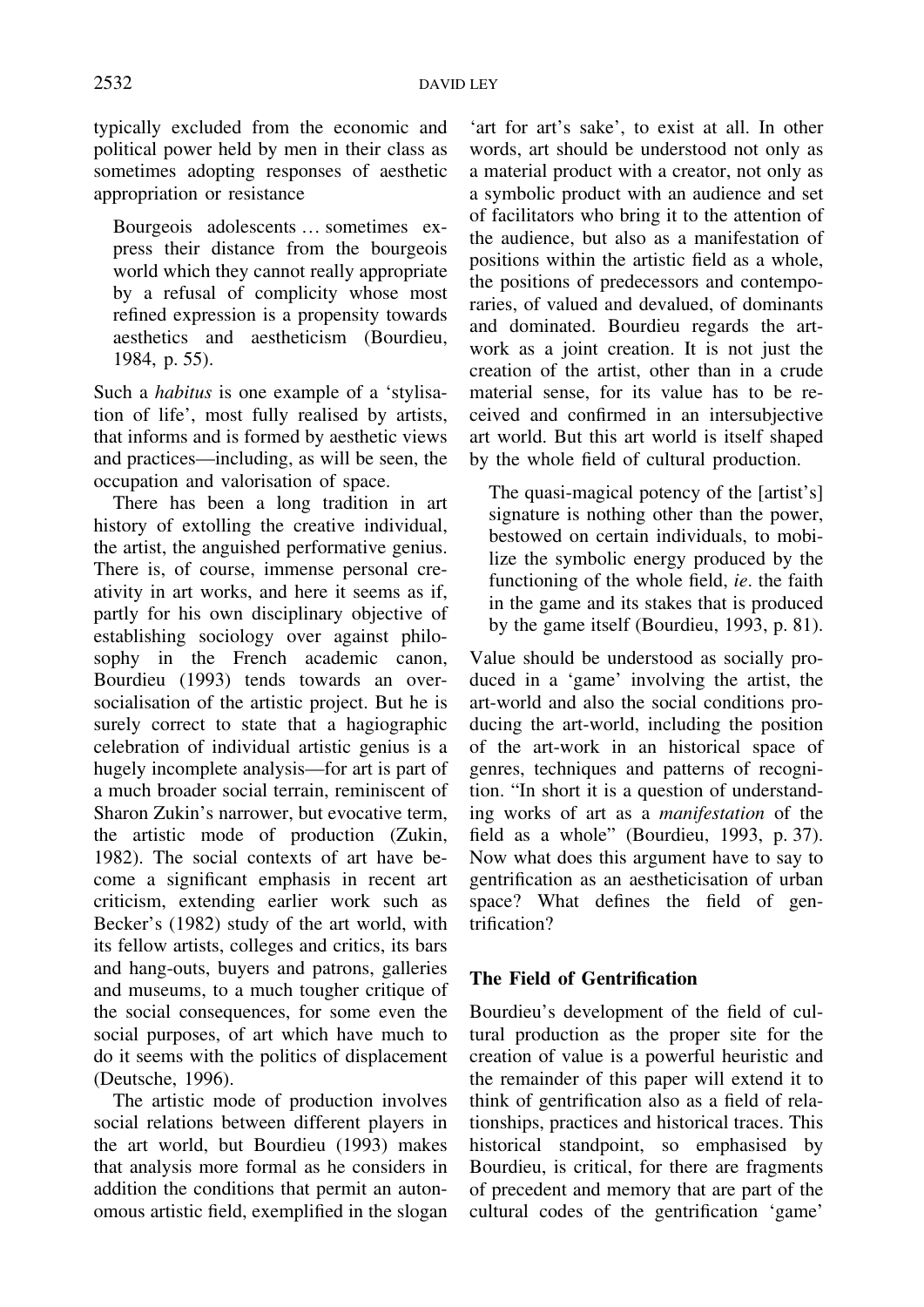and that shape the field into the present. A first step is to establish some of the key relationships in the field: first, the type of capital held by artists, and, secondly, their position within the dominant class, albeit as Bourdieu would have it, as the dominated segment of the dominant class.

In North America, the life of the artist is an invitation to voluntary poverty and here is the first manifestation of a calculus that is incomprehensible to economism. Surveys abound highlighting the minimal economic capital of the artist. A 1993 analysis of Canada's cultural producers found artists in the lowest niches; painters and sculptors reported a mean annual net income from cultural activity of under \$8000, dancers, musicians and writers, \$15 000 or less (Statistics Canada, 1995). A few years earlier, a Toronto survey had discovered that half of a sample of visual and performing artists had registered a net loss in art-related income the previous year (Social Data Research, 1990), while in New York an ethnography of urban artists in SoHo estimated that only 1 in a 100, at best 1 in 20, would achieve commercial success (Simpson, 1981). In art, as in statistics, the significance level seems to stop at 5 per cent. Or does it? For the deep deficit in economic capital is relieved by a surfeit of cultural capital. Remember Carole Itter's assessment of the density of graduate degrees on her block in Strathcona. The survey of Canada's cultural producers revealed the same pattern. Although economically impoverished, artists had very high levels of education, with 51 per cent possessing university degrees more than three times the national workforce average.

Not only the appropriation of high levels of cultural capital, but also the discipline and achievement of learning an aesthetic disposition, identify artists as members of the middle class. Correlations of the location of artists in Canadian cities in the 1970s identified them as overlapping with the residential areas of higher socioeconomic status, if sometimes on their margins in districts whose gentility has become frayed at the edges (Ley, 1996). This interdigitation is evident, for example, in several of Margaret Atwood's Toronto novels where characters move between the social worlds of artist or writer in Cabbagetown or the Toronto Islands and such middle-class bastions as the University of Toronto and the Royal Ontario Museum, showing joint membership of a larger professional middle class in the central city. So, too, the studios of art colleges are filled by the children of middle-class parents. At Vancouver's art college

The students are protected and middleclass. They face 10 years of apprenticeship after 4–6 years of little to no income. They have wonderful ideas but not the means to follow them through. One hundred and fifty graduate each year. A lot of them are very quickly on welfare (interview with assemblage artist).

Here, succinctly, is Bourdieu's concept of rich cultural capital, limited economic capital, but nonetheless membership of the dominant class.

Artists, however, are very special members of the middle class for they stretch its imagination, its desires, even its practices, beyond its norms and conventions. The artistic lifestyle, like the creative art-work, deliberately presses the borders of conventional middle-class life, while at the same time representing its advancing, colonising arm. In a more abstract discussion, Habermas (1983, p. 5) declared that "the avant-garde must find a direction in a landscape into which no one seems to have yet ventured". But this venturing is part of a broader field of relationships where the dialectical ties between artistic imagination and middle-class convention may lead to a synthesis in the aestheticised product. One such valorised product is space.

#### **Artists' Spaces**

As modern art attempted to create a world for itself with greater independence from the patronage of the church, the court and the aristocracy, so artists congregated in large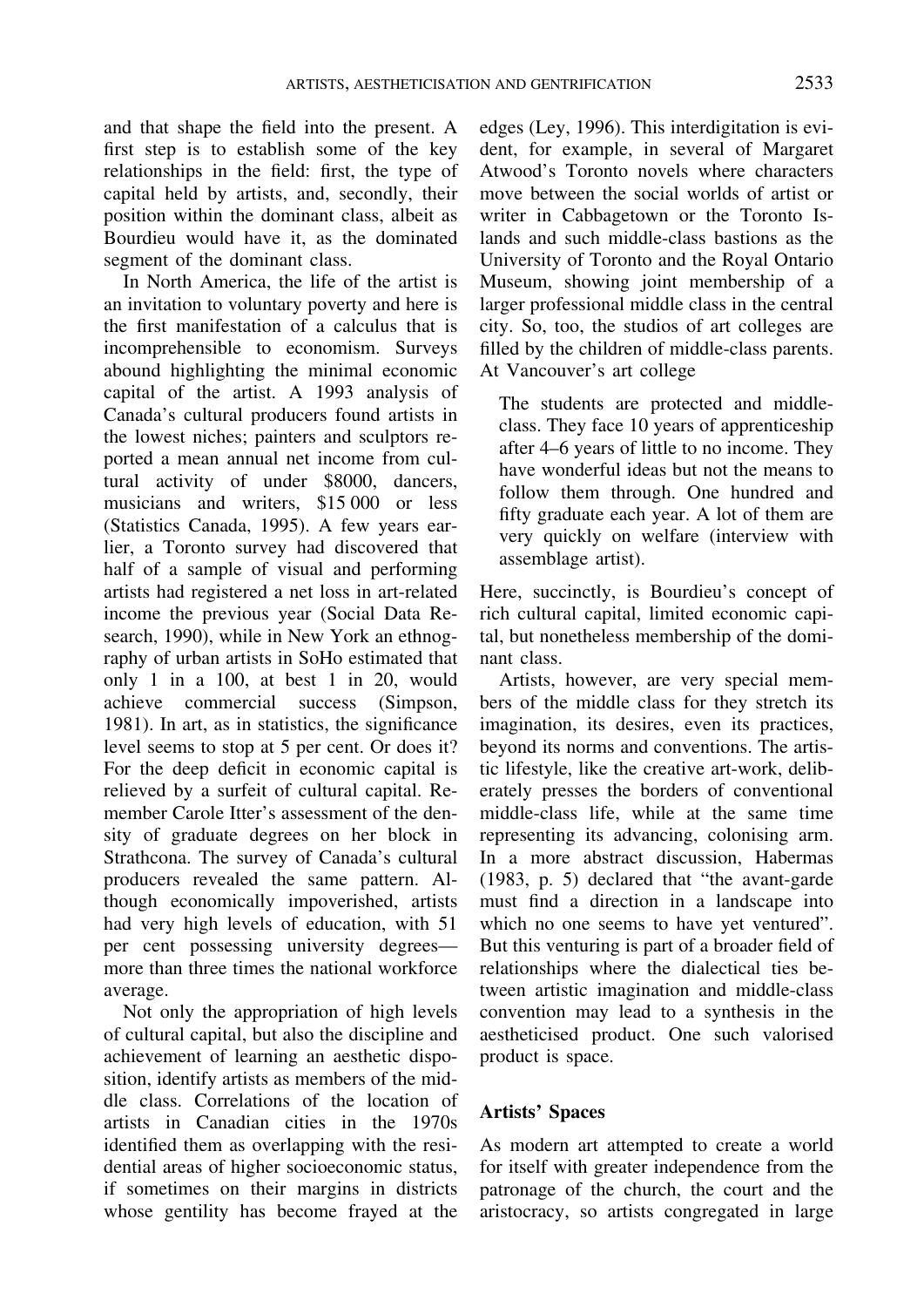modern cities such as Paris, New York, London and Berlin, close to the art world, their market and, perhaps, most important, close to each other. Various *avant-garde* movements have been synonymous with urban life (Marcus, 1989), and so it remains today. Artists remain disproportionately associated with large urban areas. In 1991, just over half of Canada's artists were located in the three principal cities of Toronto, Montreal and Vancouver. Further specificity exists within these three metropolitan areas, for, against a national standard (of 1.0), suburbs are underrepresented as homes for artists, while central cities are overrepresented. Average location quotients of 0.97 in the suburbs contrasted with a quotient of 2.46 in the central city. The 1996 Census of Canada uses a new occupational classification that permits a more precise specification of artists' occupations. Now against the standard of the metropolitan area as a whole  $( = 1.0)$ , a location quotient of 2.95 is identified for artists in the City of Toronto, compared with a figure of 0.62 in the remainder of the metropolitan area. Similar, if less polarised profiles existed in Montreal (1.87, 0.68) and Vancouver (1.65, 0.74). Moreover, adding the older occupational classification shows a steady increase in centre-city concentration in each of the four censuses from 1981 to 1996 in each metropolitan area. Within the inner-city neighbourhoods, quotients are even higher (Figures 1 and 2). In Toronto, a semi-circle of tracts around the downtown area registers quotients in excess of 4.2; in Vancouver a broken circle of tracts around downtown has values of 2.5 or greater. This is a remarkable development considering that Toronto and Vancouver have consistently had the most expensive housing markets in the nation. Artists must be enduring considerable sacrifices of both housing quality and affordability to maintain this residential habit. Once again, their behaviour defies economic rationality, confirming that they are marching to a different drummer.

Repeating the evidence of the Census, a survey of artists in Toronto identified the importance of a central location as part-andparcel of the artistic *habitus.* Among important locational requirements, 86 per cent specified a residence in downtown Toronto and (supporting Richard Florida) 85 per cent required a 'socially tolerant' district (Social Data Research, 1990). Interviews with artists in Vancouver add some flesh to this skeleton and revealed that not just any central-city neighbourhood will do. A sculptor showed the keen spatial differentiation that may take place

Artists need authentic locations. You know artists hate the suburbs. They're too confining. Every artist is an anthropologist, unveiling culture. It helps to get some distance on that culture in an environment that does not share all of its presuppositions, an old area, socially diverse, including poverty groups.

Poverty areas (like Carole Itter's Strathcona) also offer cheaper rents, making a cultural virtue of economic necessity. In contrast, areas, including areas formerly occupied by artists, lose their allure with redevelopment even if heritage preservation or historical or cultural theming is part of the new landscape. A painter revealed the cultural as well as economic limitations of such redeveloped districts, including the festival market of Granville Island, very popular with Vancouver's inner-city professionals

I used to work with Dundarave printmakers on Granville Island, a dreadful place, Disneyland. You can't ever park there, it's too planned, too sanitised. It's better if the city keeps out, rents get too high, the place becomes too sanitised. The live-work spaces the City set up in Yaletown are too expensive and sterile. They're alright, you know, if you like wall-to-wall clean.

The live-work spaces, frequently marketed as artists' lofts, are rarely popular (or affordable) with many artists. An artist interviewee confided that she "doesn't know anyone who lives in these artists' studios". What she sees there and in other redeveloped central-city settings is something other than authenticity.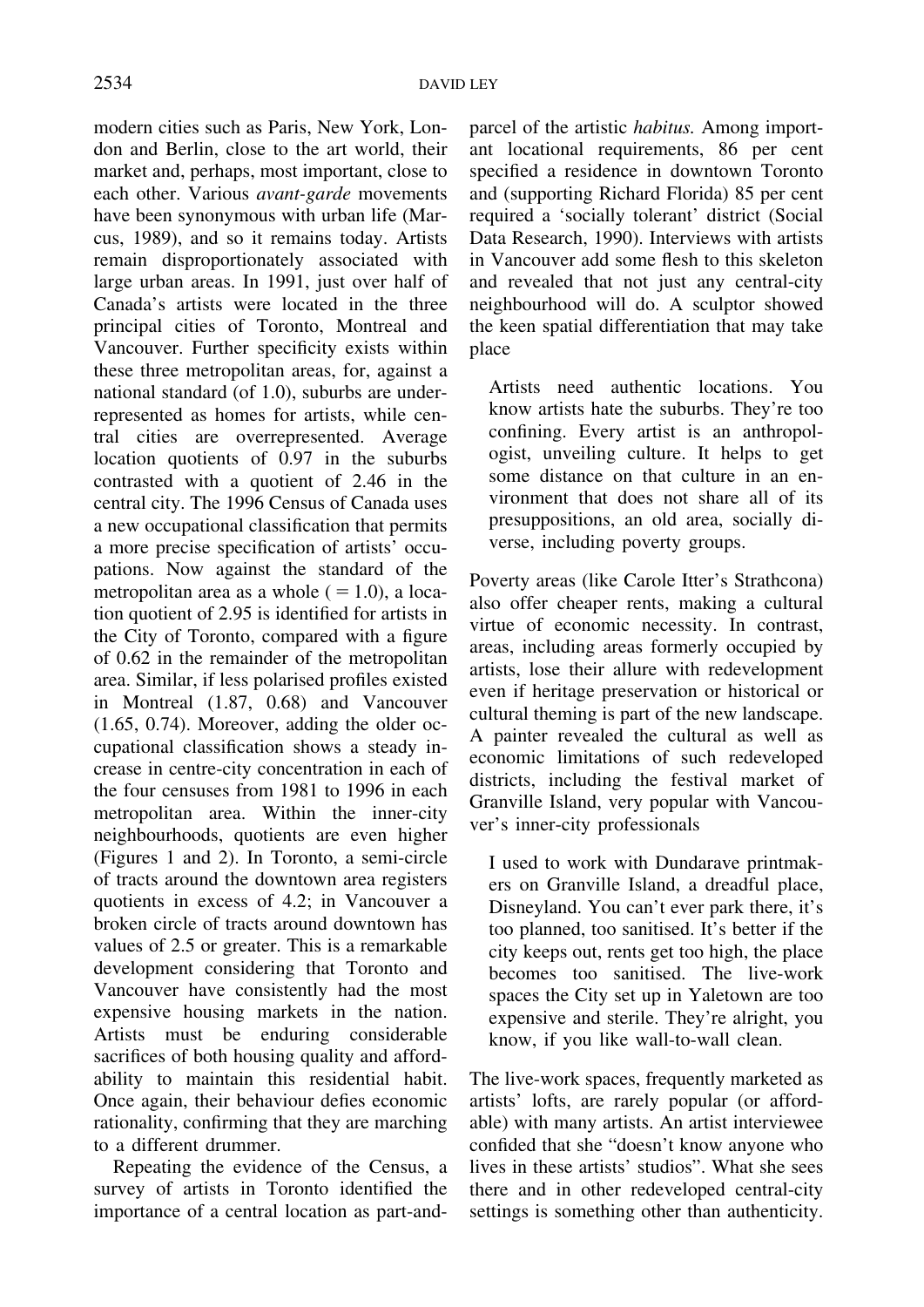

**Figure 1.** The spatial concentration of artists in inner-city Toronto, by location quotient, 1996.

Commodification is what I see. Gastown looks pretty but there's nothing for me there. Is it a romantic notion that brings people to places like Granville Island? There's no place there for me.

Once again, the aesthetic disposition inverts the normal ranking of stimuli. Those commodified sites that are popular, even popular with middle-class professionals, are subject to aesthetic rejection, while what Bourdieu (1984, p. 40) might class as ordinary and everyday, even plebeian, are subject not only to aestheticisation, but to aesthetic approval. "An old area, socially diverse, including poverty groups" can be valorised as authentic, symbolically rich and free from the commodification that depreciates the meaning of place. For the aesthetic disposition, commodified locations, like commercialised art, are regarded as sterile, stripped of meaning: "there's nothing for me there". The suburbs and the shopping mall, emblems of a mass market and a failure of personal taste, are rejected. The related but opposing tendencies of cultural and economic imaginaries reappear; spaces colonised by commerce or the state are spaces refused by the artist. But, as scholars know, this antipathy is not mutual; the surfeit of meaning in places frequented by artists becomes a valued resource for the entrepreneur.

## **The Historical Geography of Gentrification**

As stated earlier, Bourdieu's concept of the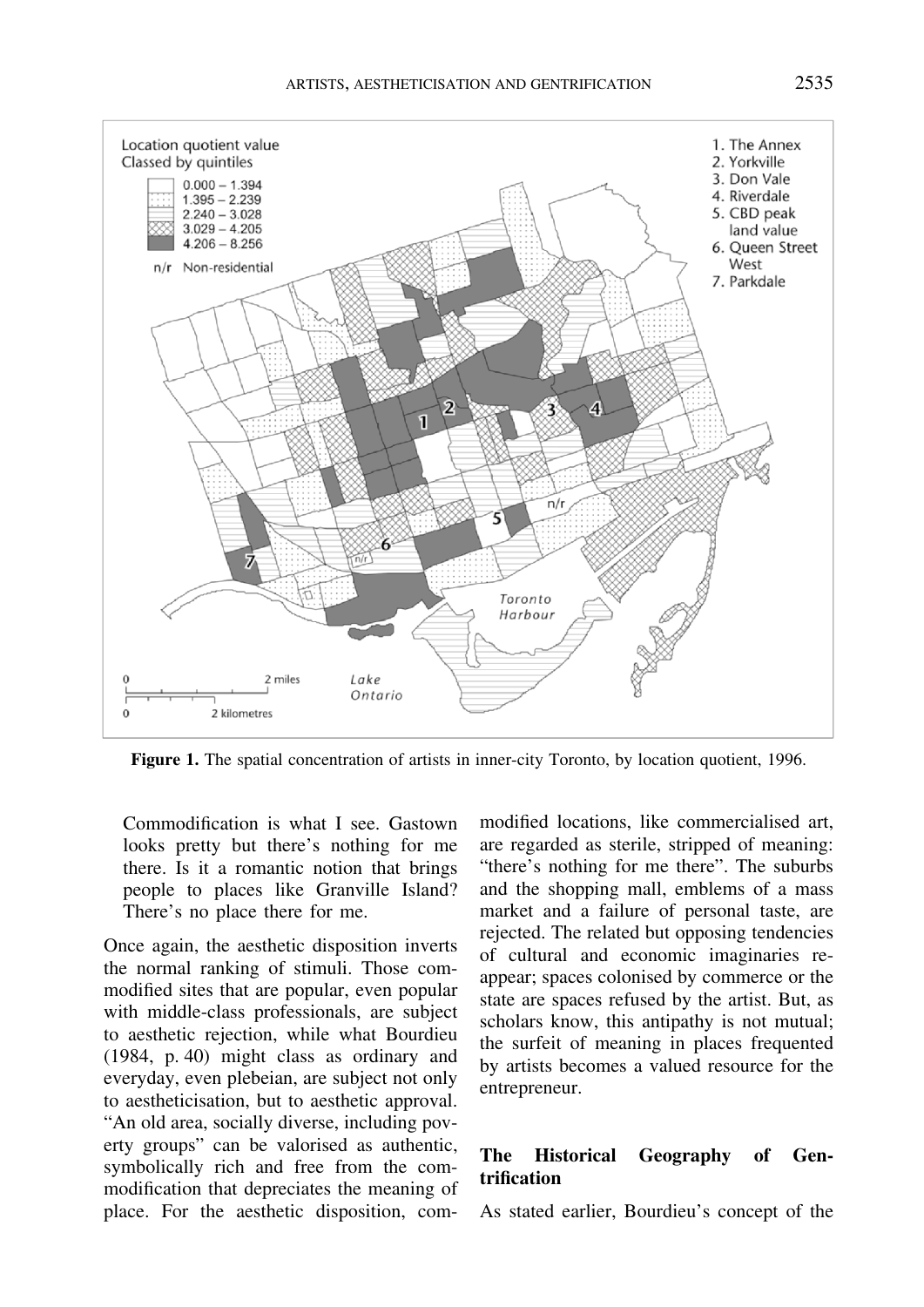

**Figure 2.** The spatial concentration of artists in inner-city Vancouver, by location quotient, 1996.

field of cultural production has a strong historical dimension, for precedents and traditions establish the rules of the game and the positionality of players on the field. So, too, gentrification research should pay attention to the historical sweep of a form of urban restructuring that dates in many cities to the late 1960s. The present argument in a nutshell is that the origins of gentrification included the establishment of an urbane *habitus* that drew its identity from a perspective rich in cultural capital but (initially) weak in economic capital.<sup>4</sup>

On Bourdieu's social space diagrams, some overlap occurs between the space of artists and the space of youth. Both have low levels of economic capital and typically higher levels of cultural capital than their parents. In addition to this formal relationship, there may also be a lifestyle relationship as the aesthetic disposition and the artist's lifestyle become either a refuge or a site of resistance for youth from bourgeois values (Bourdieu, 1984, p. 55). This is

where historical context becomes significant in establishing the positionality of the field of gentrification, for the 1960s saw the ascendancy of a set of circumstances *that overdetermined an elevated valuation of cultural capital.* The adolescence and young adulthood of the 'baby boom' was the dominant demographic trend in many Western societies and the opening of new universities declared the movement of this cohort into higher education, the site for the acquisition of cultural capital and "the major factor affecting arts participation" (Crane, 1992, p. 149). Secondly, the long economic boom of the post-war era created for a larger population the distance from necessity that Bourdieu regards as a prerequisite for the cultivation of the aesthetic disposition. Thirdly, the maturation of the welfare state institutionalised a critique of an unfettered market system. Faced with the excesses of an unselfconscious complex of private and public corporations, it is little wonder that this decade saw the proliferation of youth-based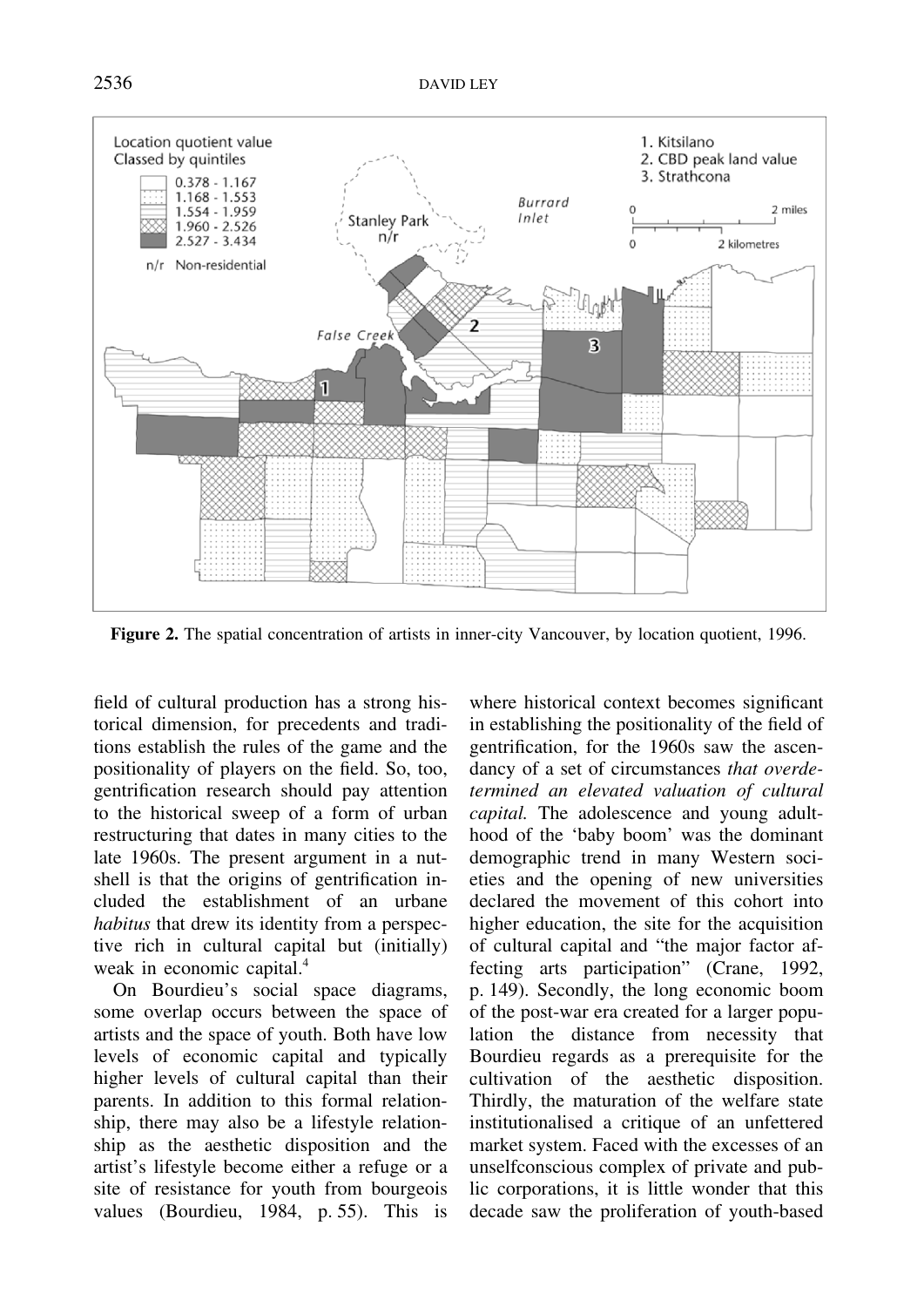social movements, including the anti-war movement, civil rights, environmentalism and the student movement itself. The convergence of a large youth cohort, their movement into higher education, a spirit of dissent against the military-industrial complex, corporate capitalism, even the conventions of the bourgeois family—all were tendencies that elevated the prestige and the authority of an oppositional cultural competence for significant fractions of the youthful middle class.

The centrality of cultural discourse and practice in the student movement is evident from contemporary texts. Writing in an edited volume on *Student Power* in 1969, Stuart Hall observed that

In post-industrial societies, what has in traditional Marxist analysis been labelled the 'superstructure' plays a more central, autonomous and self-producing role (Hall, 1969, pp. 184–185).

He evoked "a new kind of politics of postmodern post-industrial society: the politics of cultural rebellion" (p. 196). Perhaps he was taking his cue from a slogan hurled by youthful rebels at the Sorbonne during the events of May–June 1968

The bourgeois revolution was judicial; the proletarian revolution was economic. Ours will be social and cultural so that man can become himself (Yinger, 1972, p. 202).

The place of cultural capital in these events of the 1960s may also be judged in terms of their centrality for intellectual life in France and beyond. Whatever else it was, May–June 1968 was a major literary event; some 300 book-length interpretations and recollections had appeared within 12 months, over 1000 in the space of 6 years (Turkle, 1975; Marcus, 1989). Emergent from the same era in France were the beginnings of post-modernism and post-structuralism, two of the intellectual movements that comprise the cultural turn that has proved so powerful a force in the social sciences and humanities in the past 25 years, and both of them movements critical of an earlier intellectual history where positivism and structuralism represented modernist philosophies of science largely bereft of nuanced cultural analysis.

Not surprisingly, the positionality of social groups shows that the locus of greatest support for the student movement was in the disciplines where cultural study was most highly concentrated. A review of American universities revealed that the arts and social sciences were the primary home of the critical impulses of the student movement with steadily decreasing support through natural sciences, law and medicine, business and engineering, with agricultural students the most resistant cohort to a new cultural politics (Lipset, 1979). A second review of both American and Canadian campuses reached the same conclusion (Quarter, 1972). Student radicalism was most pronounced in such social and cultural fields as social work, liberal theology, architecture, music and library science within a broader matrix of the arts, humanities and social sciences. The most conservative students were in engineering, law and business programmes, with the natural sciences and other professional faculties (such as medicine) falling in between. The gender profile of disciplines supportive of the student movement resonates with the importance of gender in a later gentrification literature and with the role of the professional woman (Mills, 1989; Germain and Rose, 2000). The arts, humanities and social sciences had the highest proportions of women, while disciplines further from this faculty, notably business and engineering, remained male preserves, certainly in the late 1960s. The symmetry between the position of disciplines and faculties supporting the student movement and Bourdieu's social space diagrams is of the greatest interest. The disciplines closest to cultural production provided the core of student dissent, a typical political position for the other-worldliness of the aesthetic disposition. These positional relations will be returned to later, in the context of gentrification.

In such a milieu of valorised cultural capital, it is perhaps not surprising that there was simultaneously a huge increase in artistic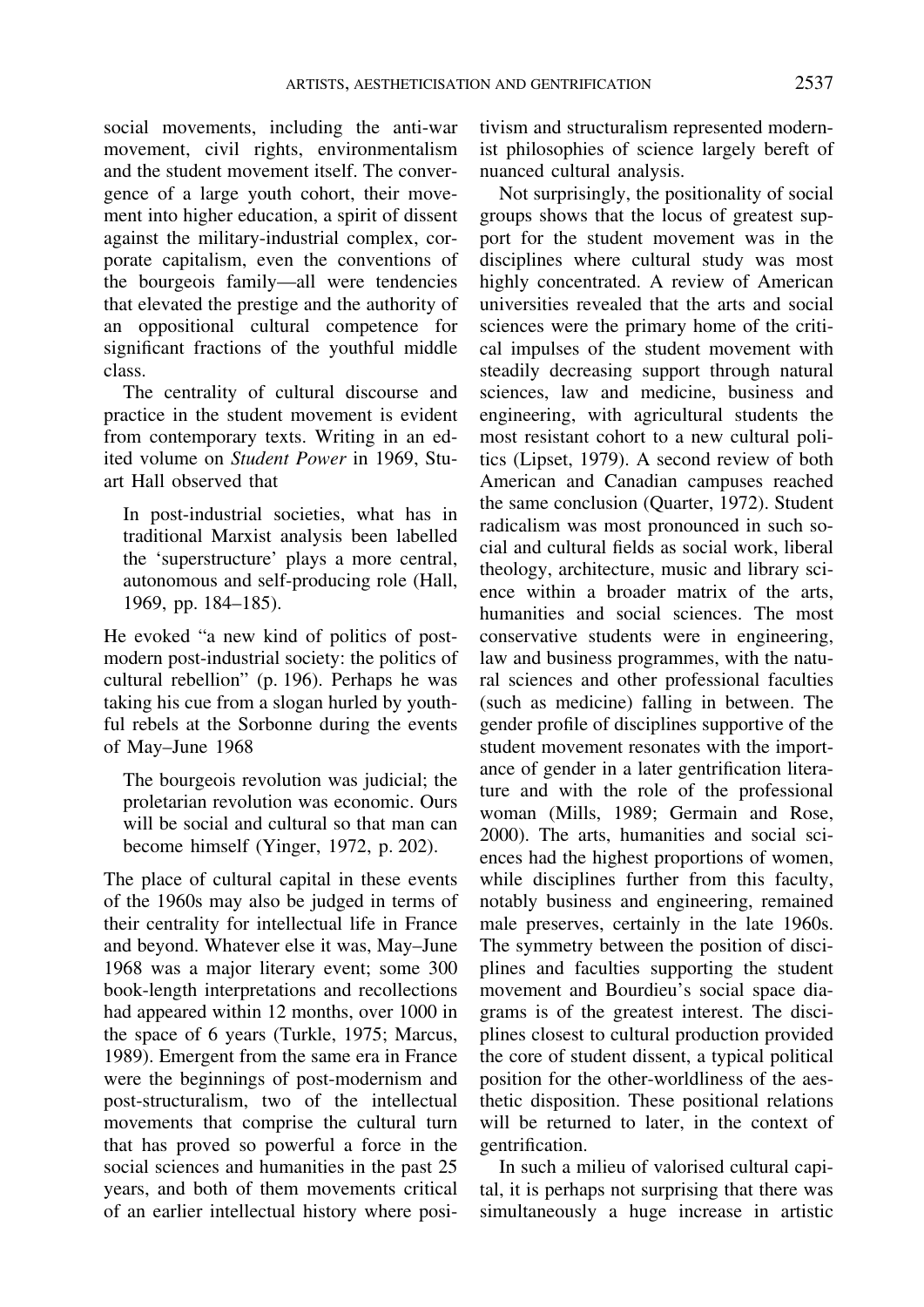producers. In the US and Canada their rate of growth exceeded the increase in the labour force by three-fold in the 1970s and, in Canada, expansion continued at twice the level of labour force growth in the 1980s. Certainly, part of the growth can be attributed to new forms of state subsidy and the commodification of the art market (Crane, 1992; Deutsche, 1996), although this explanation itself suspends the question of why art became a higher priority for the state. Moreover, despite such capitalisation, the trickle-down effect has been limited, for the arts-based income of a vast majority of artists remained very low. The modest direct effect of state subsidies is reflected in the small variation in numbers of cultural producers between different jurisdictions despite significant differences in government support. The 1996 Census revealed that metropolitan Vancouver, for example, had a marginally higher proportion of artists in its workforce than Montreal, although per capita grants to the arts at mid-decade were three times higher in Montreal than in Vancouver (RCPSC, 1997). Increased capitalisation is an insufficient explanation for the growth of cultural producers. Truer to the ends of art itself is a commitment among a broader population to the integrity and authority—the symbolic capital—of cultural competence, particularly in concert with an historic decline in the prestige of both the state and corporations.

## **Dynamic Relations within the Field**

Bourdieu's analysis of relations between social classes and class fragments is presented as an essentially stable tableau of regularised cultural practices predicated upon the variable tenure of cultural, economic and social capital. Gentrification in contrast is predicated on socio-spatial change, the transfer of residential occupancy across class boundaries. In the final section of the paper, Bourdieu's model of intergroup relations within the dominant class will be animated against the dynamism of the historical geography of the 1960s and 1970s. The particular interest, in gentrification, is in charting this interaction across space.

Learning the field of gentrification is facilitated by a cadre of cultural intermediaries in real estate, travel, cuisine, the arts and home decorating.5 This cosmopolitan cadre, akin to the varied agents of the art world, disseminates knowledge about neighbourhood sites and the rules, resources and rituals of the gentrifier's lifestyle. For example, Julie Podmore (1998) relates how some of the centralcity loft-dwellers she interviewed in Montreal were introduced to the lifestyle of loft-living from movies they had seen set in New York. An international reach among these intermediaries is not unusual. A characteristic lifestyle feature in the Toronto-based *Globe and Mail* describes gentrification in New York's Lower East Side, "the latest cutting-edge quarter among New York's purveyors of cool" (Forman, 2002). This article quotes the Anglo manager of the most fashionable restaurant in this reinventing district who cut his teeth running a lounge in the Marais, an equivalent gentrifying space in Paris. So Paris, New York and Toronto are drawn together in a common discursive space—all of them also entries in Richard Florida's list of creative cities.

It is not surprising that artists' spaces have undergone some expansion in many large cities in light of the significant growth of the artistic vocation; by the 1990s, a metropolitan area like Toronto of 4–5 million could identify half a dozen districts in the central city with concentrations of artists. But there is considerable temporal instability to the location of artists in these neighbourhoods. In Toronto, the concentration of artists in 1971 favoured the downtown edges of middle-class north Toronto, centred around the counter-cultural district of Yorkville where Leonard Cohen and Joni Mitchell played the coffee houses. Over the next 20 years, some erosion in artists' numbers occurred in this section, while diffusion took place into the cheaper districts east and west of downtown (see Figure 1). Similarly in Vancouver, the 1971 concentration in the innermost tracts in the city's middle-class west side—notably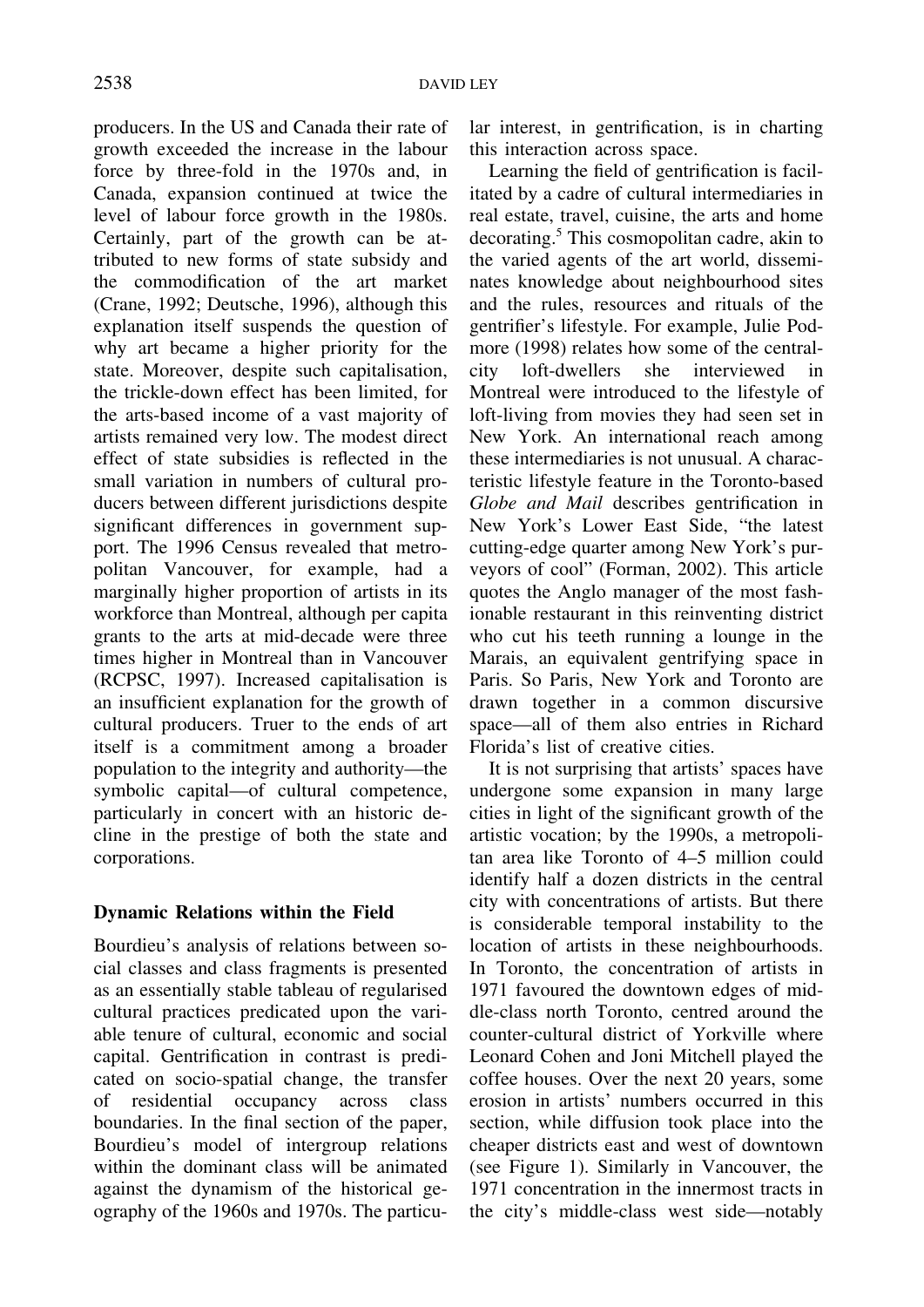

**Figure 3.** The changing concentration of artists in census tracts, 1971–1991, in Vancouver (above) and Toronto (below), against concentrations in 1971.

Kitsilano, site of the establishment of the Greenpeace Foundation in 1971—had dispersed by 1991 east of the downtown peninsula into some of the poorest census tracts in the city, including tract 57, Carole Itter's Strathcona (see Figure 2). Indeed, there is a surprisingly consistent negative relationship between the presence or absence of artists in 1971 and their decline or growth by 1991 (Figure 3). In Toronto, while most tracts in the central city showed increased location quotients from 1971 to 1991, the 10 highestranking tracts in 1971 all saw an absolute decline in the concentration of artists in the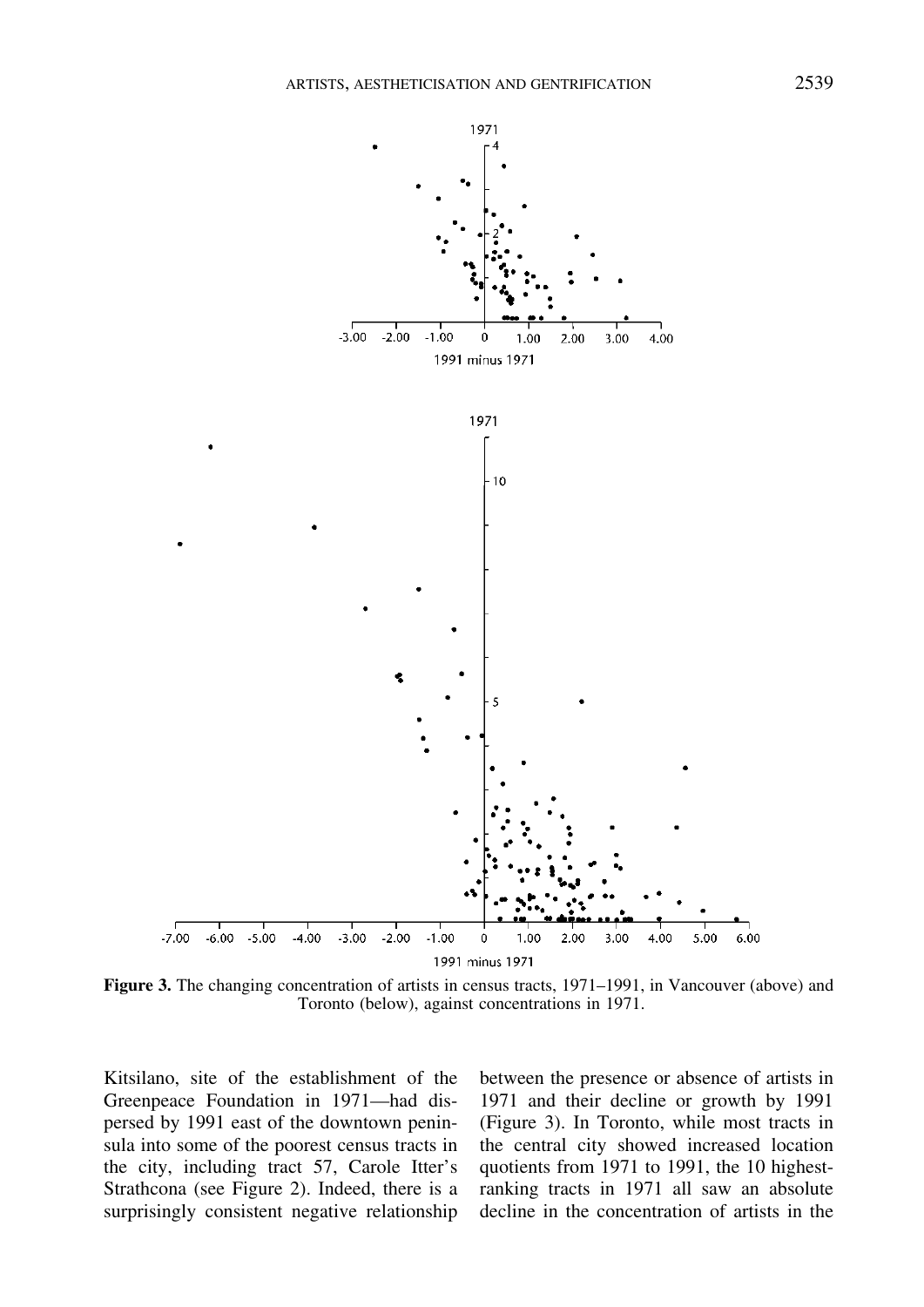next two decades. Displacement of artists around the inner city is clearly afoot.

Here, the discussion returns to the complex relationship between cultural and economic capital in the cultural field. The aesthetic disposition of the artist that rejects commercialisation, values the commonplace and redemptively transforms junk to art may be, indeed *is*, converted into economic capital by varied actors who may include artists themselves, other residents or the development industry. In an historic context where cultural capital has enjoyed high symbolic value, an economic valorisation of the aesthetic disposition has frequently led to an increase in property prices; one study showed a six- to ten-fold inflation of prices in deeply devalued sections of inner Chicago in a decade following the settlement of artists and their followers (Cole, 1990). The result is the displacement of artists to cheaper districts. Toronto artists who lived in Yorkville, the Annex and Don Vale in 1971 have subsequently relocated to Riverdale, Queen Street West and now Parkdale (Slater, 2002), but in each instance price inflation has followed on behind. Eventually, they could be displaced from the city altogether—a precedent that has been occurring for more than a decade in New York (Cole, 1987; Hughes, 1990).

The relationship between artists and gentrification is not inevitable but it is frequent, and should not be surprising in light of the previous discussion of the valorisation of cultural competency among segments of the middle class. In the four largest Canadian cities, the presence of artists in a census tract has been one of the strongest statistical predictors of subsequent gentrification in that tract (Ley, 1996). A similar result emerged from a study by the National Endowment for the Arts that also identified the links between the presence of artists and gentrification in US cities (Gale, 1984).

The population that follows artists does not enter the field haphazardly, but in a succession that is shaped by their proximity to the aesthetic disposition and cultural competency of the artist. The aesthetic appropriation of place, with its valuation of the commonplace and off-centre, appeals to other professionals, particularly those who are also higher in cultural capital than in economic capital and who share something of the artist's antipathy towards commerce and convention. Like the artists, they are indifferent to the charms of suburban life and have stretched an alternate topography of meaning across the space of the metropolis (Caulfield, 1994; Ley, 1996). A study of 11 older neighbourhoods that gentrified in Montreal showed that, early in the process, artists were heavily overrepresented, with smaller surpluses of professionals in the social sciences and education, and with an underrepresentation of professionals in medicine, the natural sciences (including engineering) and especially managerial and administrative positions (Table 1). As gentrification continued, growth of most of these occupations occurred, although within the first decade artists remained the most strongly overrepresented. Typically, social and cultural professionals and pre-professionals are early successors to artists, including such cultural producers as intellectuals and students, journalists and other media workers, and educators, to be followed by professionals with greater economic capital such as lawyers and medical practitioners, and finally by business people and capitalists. All the while, disposable income and property prices rise, with gentrification eventually representing significant reinvestment in the inner-city housing market (Ley *et al.*, 2002). Note that the succession here is along the same occupational continuum identified repeatedly by Bourdieu within the dominant class, from a position of high cultural capital and low economic capital, through a position of lower cultural capital but high economic capital. So positional relations within the dominant class identified in France in the late 1960s for a variety of social characteristics and cultural practices remain robust enough to describe the order of occupational succession in gentrifying districts in North American cities a few decades later. It is important as well to emphasise that these positional relations are defined both by economic and cultural capi-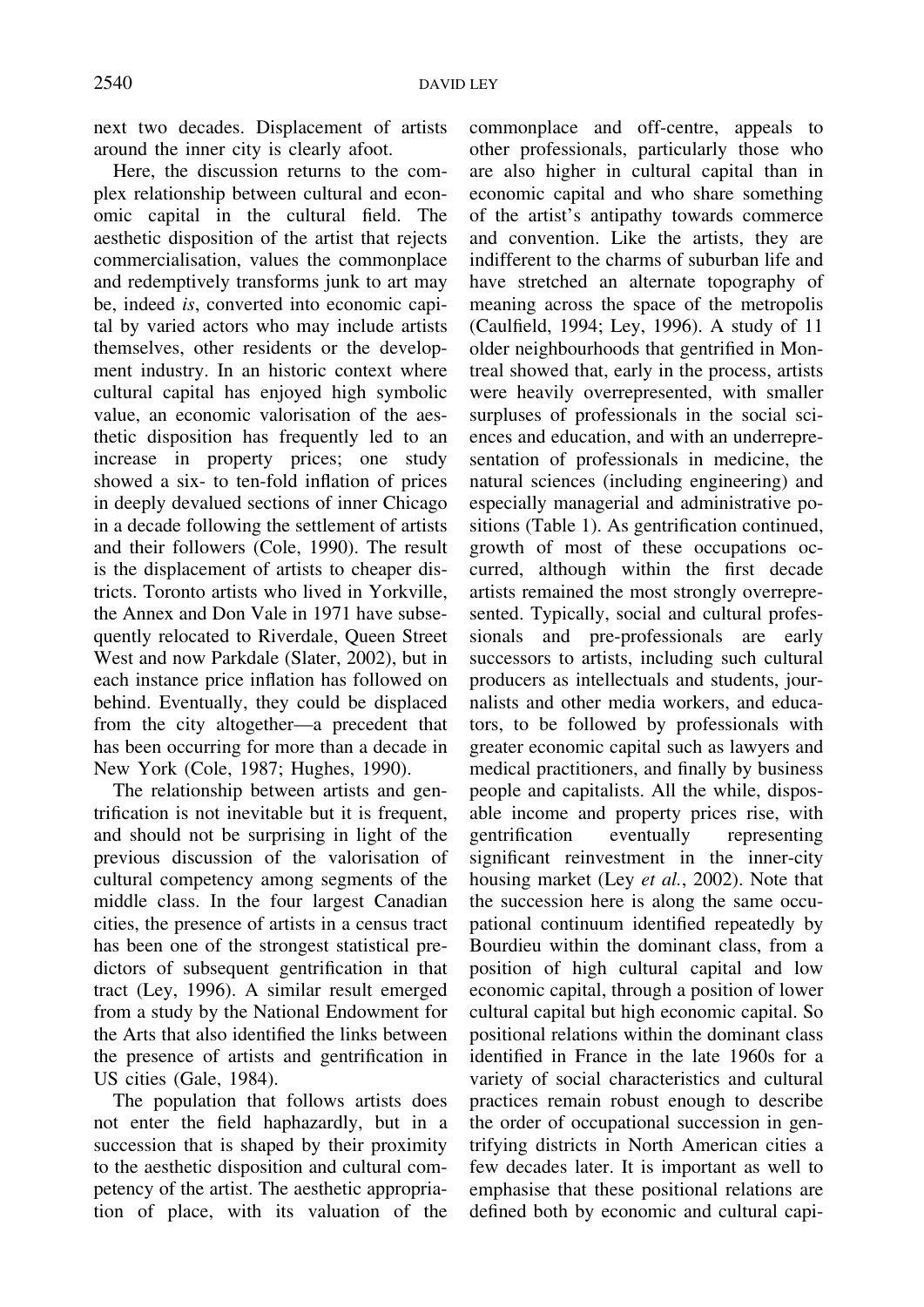|                                                                                         | <b>Artists</b> | Social<br>sciences | Education | Medicine  | Natural<br>sciences | Managerial/<br>administrative |
|-----------------------------------------------------------------------------------------|----------------|--------------------|-----------|-----------|---------------------|-------------------------------|
| Gentrification beginning<br>Neighbourhoods which<br>gentrified in 1980s <sup>a</sup>    | 33             | 12                 | 3         | $-10^{-}$ | $-15$               | $-35$                         |
| Gentrification underway<br>Neighbourhoods which<br>gentrified in the 1970s <sup>b</sup> | 53             | 29                 | 48        | 39        | 16                  | 14                            |

**Table 1.** Overrepresentation and underrepresentation of middle-class sub-groups in Montreal inner city neighbourhoods, 1981

<sup>a</sup>Carré St-Louis, Centre-Sud, Mile End, Parc Lafontaine, Plateau Mont-Royal, Sud-Ouest.<br><sup>b</sup>Centre ville, McGill, Notre Dame de Grâce (east), Outremont, Lower Outremont. <sup>b</sup>Centre-ville, McGill, Notre-Dame-de-Grâce (east), Outremont, Lower Outremont. *Sources*: Ley (1996), derived from Dansereau and Beaudry (1985, Tables A1, A2).

tal—neither one nor the other, but both together.

Further evidence of the robustness of these positional relations within the dominant class is the congruence between the settlement sequence of gentrifiers and the serried ranks of sympathisers of student radicalism in the 1965–75 period of rising valorisation of an oppositional cultural politics. Students more likely to support critical politics had selected disciplines higher in cultural competencies, and those disciplines reappear in the professions that are the first to identify with the cultural aura of artists' spaces. A high level of cultural competency is associated with those who claim proximity to the artist in both geographical and political space. Part of the allure of gentrification is such a claim to a position, culturally and politically, on the edge—with, for some, the Faustian satisfaction that in a society that valorises the aesthetic disposition, in due course the accrued cultural capital of a location can be traded in for economic capital, as the edge becomes a new centre.

#### **Conclusion**

In some respects, this paper has been an extended reflection on the stage model of gentrification that describes the successive cohorts of professionals who enter inner-city neighbourhoods in a typical but by no means inevitable sequence. But Bourdieu's theoretical work on the field of cultural production carries the argument some way beyond this empirical generalisation. First, it problematises the positionality of these cohorts in terms of their possession of different (and in some respects oppositional) forms of capital, despite their common membership in the dominant class; secondly, it alerts us to the fact that, besides the key actors, the gentrifiers, there is also a set of facilitators, what Zukin has called cultural intermediaries, the equivalent of the art world for artistic producers. But, thirdly, we are reminded that the gentrification field has an historical geography that provides precedents and codes that continue to shape the present.

The complexity of the field, including the possession and pursuit of different forms of capital by different actors, has some important theoretical implications for the study of gentrification. First, while agency matters, it is an agency that is already structured by the rules of the field. So, for example, the economic valorisation of the aesthetic disposition is intrinsic to relations in the cultural field. It is scarcely the 'fault' of the cultural producer. So, too, to blame artists for the gentrification that so often follows their residency in a district is a misplaced charge; it is the societal valorisation of the cultural competencies of the artist that brings followers richer in economic capital. Secondly, the interdigitation of economic and cultural competencies and pursuits in the gentrification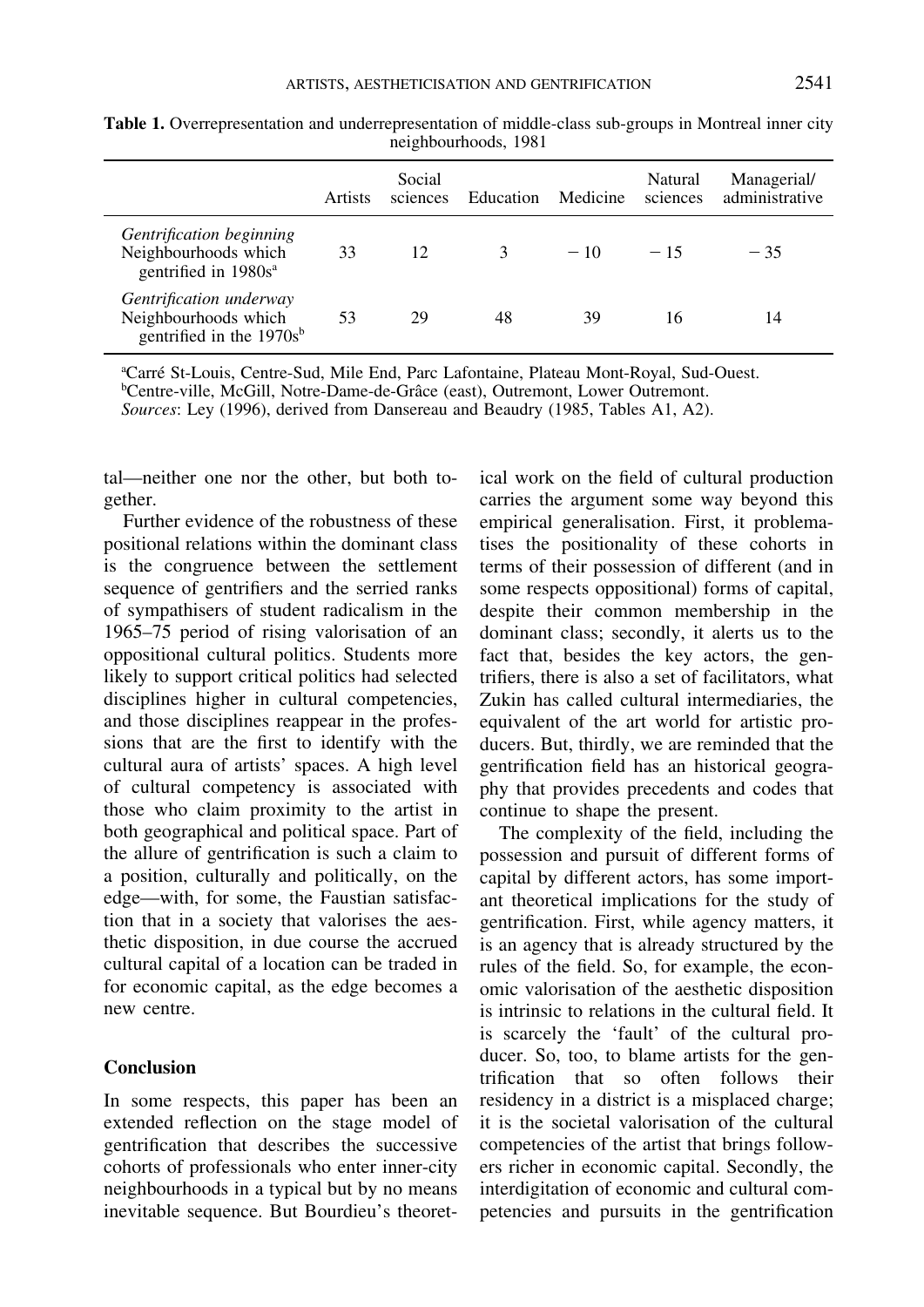field makes any statement of monocausality questionable (see Hamnett, 1991). It is not a matter of whether economic or cultural arguments prevail, but rather how they work together to produce gentrification as an outcome.

Indeed, it has been argued that relations between cultural and economic capital in the gentrification field must be seen not only together but must also be placed in historical context. The period coinciding with the beginning of widespread gentrification witnessed a heightened valorisation of cultural capital due to the convergence of several societal trends: the long post-war boom that for many repelled economic necessity—an important pre-requisite according to Bourdieu for the fine-tuning of the aesthetic disposition; the movement of the 'baby boom', the dominant demographic cohort in many advanced societies, into higher education, the nursery for acquiring cultural capital; the maturation of the welfare state, with its implicit critique of unconstrained economism; and the all-too-visible excesses of public and private corporations that removed the lustre from the market-place. Together, these trends overdetermined the youth-dominated social movements of the 1960s and the elevation of cultural competencies, inflating the prestige—that is, the symbolic capital—of the artist. The practice of the artist led in a different direction from economism; it invoked the path of voluntary poverty, and rules and rituals that reversed conventional society. The aesthetic disposition frequently rejected commercialised middle-class products, practices and places, while upholding the off-centre, the ordinary and obsolete, even the plebeian. The redemptive eye of the artist could turn junk into art. The calculating eye of others would turn art into commodity, a practice as true of the inner-city property market as of the art work.

For, while rejecting the commodification of the art world as 'gangsterism', the cultural producer has little or no control over an induced market, the movement of art works and art spaces into the domain of economic capital. Since the mid 1970s, there has been no diminution in such valorisation of cultural capital—indeed, quite the opposite. A new societal configuration, perhaps developed most fully in the US (Lees, 2000), that includes public deficits and debts, a defensive and retreating welfare state, resurgent neoliberal economics and a harsher and more individuated civil society (Smith, 1996), has appropriated cultural production. There has been movement from festivals to festival markets, from cultural production to cultural economies, to an intensified economic colonisation of the cultural realm, to the representation of the creative city not as a means of redemption but as a means of economic accumulation.

So the paper returns finally to the art work with which it began and reveals another layer of its polyvalent content. '*Where the Streets are Paved with Gold*' expresses perhaps a deeper irony than the artist intended. Not only does it proclaim the antipathy between cultural and economic capitals, the artist's reflection on the wastefulness of the market and the fragile hopes of an immigrant population, but it also alludes to a deeper dialectical relationship. For the artist's very presence, the deployment of a critical aesthetic disposition on the streets of old neighbourhoods, has become a principal tool for goading on gentrification, thereby lining with gold the pockets of buyers and sellers in the inner-city property market.

#### **Notes**

- 1. For other applications of Bourdieu's work in the gentrification literature, see Bridge (2001a, 2001b) and Butler and Robson (2001).
- 2. Consider the pattern of furniture purchases among the dominant class in Bourdieu's study of French taste: most favoured is an antique store, followed by a specialised shop and then an auction or flea market. Least favoured of all is a furniture purchase from a department store. The sequence here is from art to craft (the Moroccan bird-cage shop) to junk to mass; of particular interest is the elevation of junk (pre-owned with a capacity for 'redemption') over the department store, the source of new, standardised objects (Bourdieu, 1984, p. 78). Significant, too, is the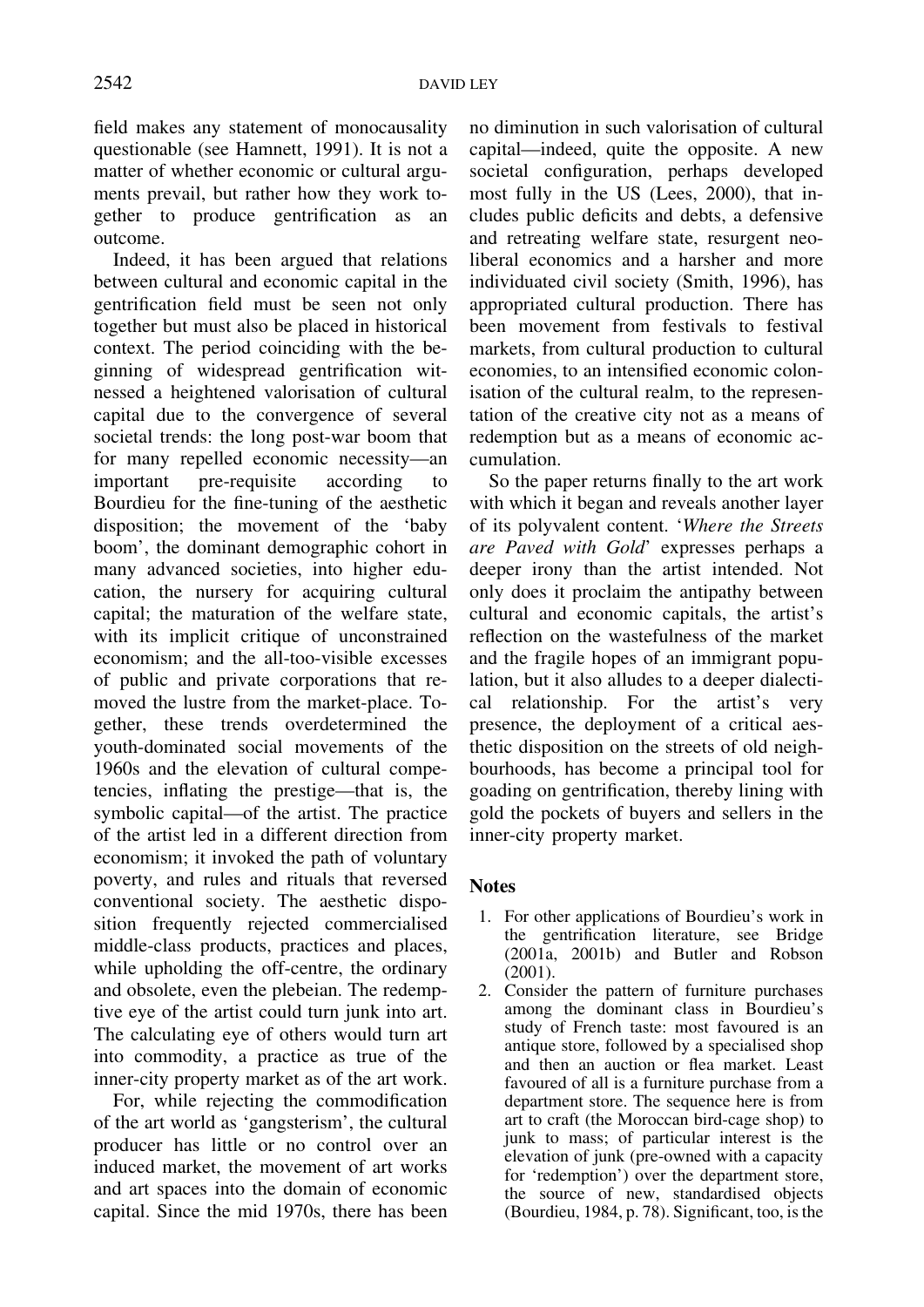affinity of artistic producers within the dominant class, for the flea market, or 'junk' (p. 262).

- 3. Of course, there are many cases where 'cooptation' by the temptations of the art market embraces cultural producers. Interviews with 50 artists in Vancouver suggested that detachment from these pressures remains an ideal held, sometimes zealously, by most. Such an ideal is certainly compatible with the material poverty of their vocation.
- 4. For a much fuller development of this argument, see Ley, 1996.
- 5. There has been considerable discussion of the role of the property industry in gentrification (see, for example, Bridge, 2001a; Ley, 1996; and, from a somewhat different perspective, Smith, 1996).

#### **References**

- BADCOCK, B. (1995) Building upon the foundations of gentrification, *Urban Geography*, 16, pp. 70–90.
- BADCOCK, B. (2001) Thirty years on: gentrification and class changeover in Adelaide's inner suburbs, 1966–96, *Urban Studies*, 38, pp. 1559–1572.
- BECKER, H. S. (1982) *Art Worlds.* Berkeley, CA: University of California Press.
- BENJAMIN, W. (1973) *Charles Baudelaire: A Lyric Poet in the Era of High Capitalism.* London: NLB.
- BOURDIEU, P. (1984) *Distinction.* Cambridge, MA: Harvard University Press.
- BOURDIEU, P. (1993) *The Field of Cultural Production.* New York: Columbia University Press.
- BRAUN, B. (2002) Colonialism's afterlife: vision and visuality on the Northwest Coast, *Cultural Geographies*, 9, pp. 202–247.
- BRIDGE, G. (2001a) Estate agents as interpreters of economic and cultural capital: the gentrification premium in the Sydney housing market, *International Journal of Urban and Regional Research*, 25, pp. 87–101.
- BRIDGE, G. (2001b) Bourdieu, rational action and the time–space strategy of gentrification, *Transactions of the Institute of British Geographers, NS*, 26, pp. 205–216.
- BUTLER, T. and ROBSON, G. (2001) Social capital, gentrification and neighbourhood change in London, *Urban Studies*, 38, pp. 2145–2162.
- CAULFIELD, J. (1994) *City Form and Everyday Life: Toronto's Gentrification and Critical Social Practice.* Toronto: University of Toronto Press.
- COLE, D. (1987) Artists and urban redevelopment, *Geographical Review*, 77, pp. 391–407.
- COLE, D. (1990) *Reinvestment and redevelopment: artists' neighbourhoods in Chicago*. Paper presented to the *Annual Meeting of the Association of American Geographers*, Toronto.
- CRANE, D. (1992) *The Production of Culture.* Newbury Park, CA: Sage.
- DANSEREAU, F. and BEAUDRY, M. (1985) Les mutations de l'espace habité Montréalais 1971– 1981, *Les Cahiers de l'ACFAS*, 41, pp. 283– 308.
- DEUTSCHE, R. (1996) *Evictions: Art and Spatial Politics.* Cambridge, MA: MIT Press.
- EAKIN, E. (2002) The cities and their new elite, *New York Times*, 1 June, p. B7, B9.
- FLORIDA, R. (2002a) *The Rise of the Creative Class.* New York: Basic Books.
- FLORIDA, R. (2002b) A creative, dynamic city is an open, tolerant city, *The Globe and Mail*, 24 June, p. T8.
- FORMAN, J. (2002) New York's ragtag chic, *The Globe and Mail*, 5 June, p. T1.
- FREEMAN, H. (2002) Far-flung fashion, *The Guardian*, 16 August, G2, pp. 8–9.
- GALE, D. (1984) *Neighborhood Revitalization and the Postindustrial City.* Lexington, MA: Lexington Books.
- GERMAIN, A. and ROSE, D. (2000) *Montréal: The Quest for a Metropolis.* Chichester: Wiley.
- GILLOCH, G. (1996) *Myth and Metropolis: Walter Benjamin and the City*. Oxford: Polity Press.
- HABERMAS, J. (1983) Modernity: an incomplete project, in: H. FOSTER (Ed.) *The Anti-Aesthetic: Essays on Postmodern Culture*, pp. 3–15. Port Townsend, WA: Bay Press.
- HALL, S. (1969) The hippies: an American moment, in: J. NAGEL (Ed.) *Student Power*, pp. 170–202*.* London: Merlin.
- HAMNETT, C. (1991) The blind men and the elephant: the explanation of gentrification, *Transactions of the Institute of British Geographer*s, NS, 16, pp. 173–189.
- HUGHES, R. (1990) *Nothing if not Critical: Selected Essays on Art and Artists.* New York: Knopf.
- HURTIG, A. (1989) Carole Itter's uncanny recuperation of the meaning of wood, *The Capilano Review*, 2(1), pp. 36–42.
- ITTER, C. (1989) On assemblage, *The Capilano Review*, 2(1), pp. 23–35.
- LEES, L. (2000) A reappraisal of gentrification: towards a 'geography of gentrification', *Progress in Human Geography*, 24, pp. 389–408.
- LEY, D. (1996) *The New Middle Class and the Remaking of the Central City.* Oxford: Oxford University Press.
- LEY, D., TUTCHENER, J. and CUNNINGHAM, G. (2002) Immigration, polarisation or gentrification? Accounting for changing house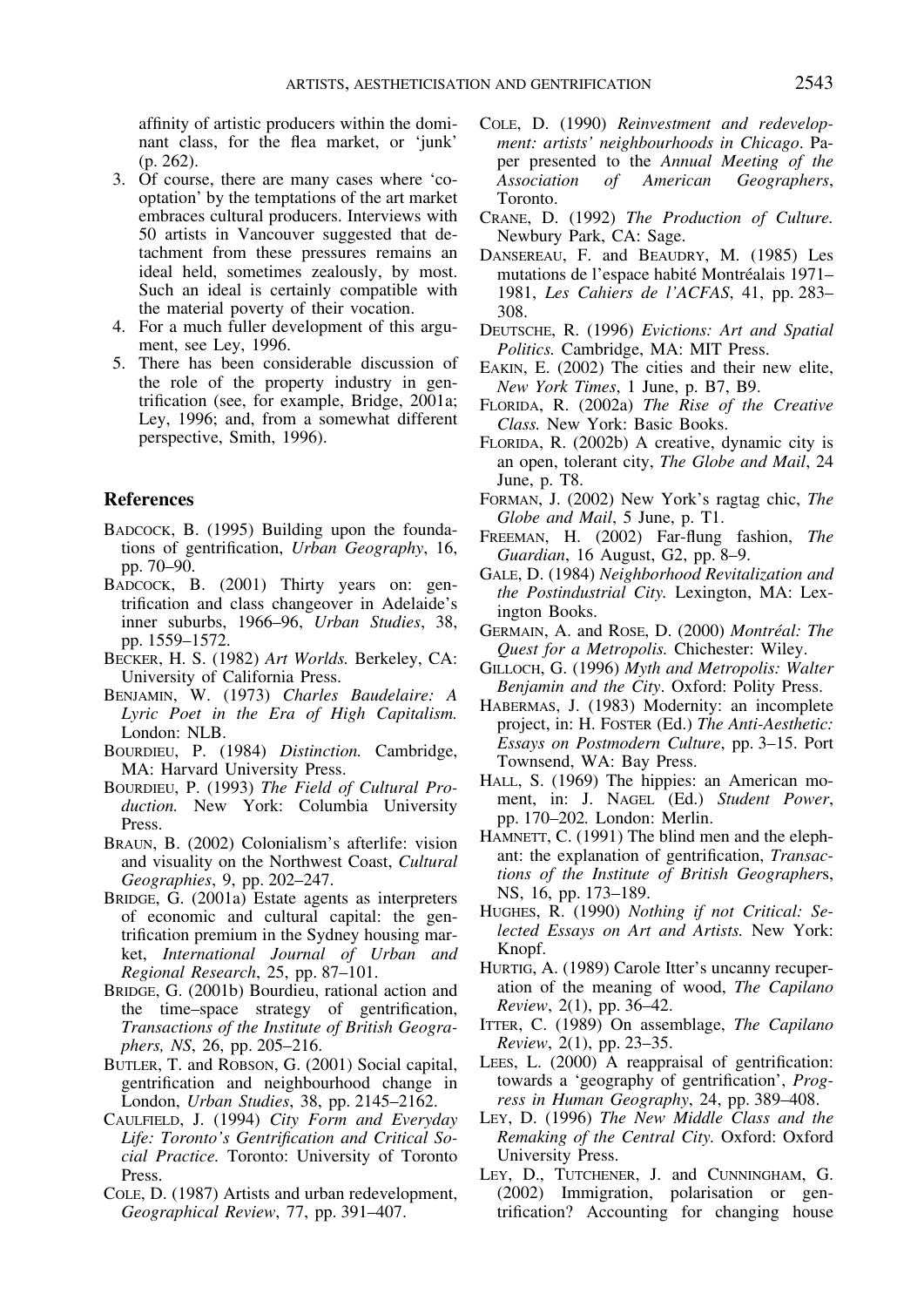prices and dwelling values in gateway cities, *Urban Geography*, 23(8), pp. 703–727.

- LIPSET, S. (1979) The new class and the professoriate, in: B. BRUCE-BRIGGS (Ed.) *The New Class?*, pp. 67–88. New Brunswick, NJ: Transaction Books.
- MARCUS, G. (1989) *Lipstick Traces: A Secret History of the Twentieth Century.* Cambridge, MA: Harvard University Press.
- MILLS, C. (1989) *Interpreting gentrification: postindustrial, postpatriarchal, postmodern?* Unpublished PhD thesis, University of British Columbia.
- PODMORE, J. (1998) Re-reading the 'loft living' *habitus* in Montreal's inner city, *International Journal of Urban and Regional Research*, 22, pp. 285–302.
- QUARTER, J. (1972) *The student movement of the 1960s.* Occasional Papers No. 7, Ontario Institute for Studies in Education, Toronto.
- RABAN, J. (1974) *Soft City.* New York: E. P. Dutton.
- RCPSC (REGIONAL CULTURAL PLAN STEERING COMMITTEE) (1997) *Arts and Culture in Greater Vancouver: Contributing to the Livable Region.* Burnaby, BC: Greater Vancouver Regional District.
- RICHARDSON, J. (1991) *Carole Itter: Where the Streets are Paved with Gold: A Tribute to a Canadian Immigrant Neighbourhood.* Vancouver: Vancouver Art Gallery.
- ROSENBERG, A. (1991) Alchemy of art, *Vancouver Sun*, 18 April, pp. F18–19.
- SIMPSON, C. (1981) *SoHo: The Artist in the City.* Chicago, IL: University of Chicago Press.
- SLATER, T. (2002) *From deinstitutionalisation to gentrification: the changing social geography of South Parkdale, Toronto*. Paper presented to the *Annual Meeting of the Canadian Association of Geographers*, Toronto.
- SMITH, N. (1996) *The New Urban Frontier: Gentrification and the Revanchist City.* New York: Routledge.
- SOCIAL DATA RESEARCH LTD (1990) *Housing and Work Space Needs of Toronto's Artists and Artisans.* Toronto: City of Toronto Housing Department.
- STATISTICS CANADA (1995) *Culture Counts: Cultural Labour Force Survey.* Ottawa: Ministry of Industry, Science and Technology.
- TURKLE, S. (1975) Symbol and festival in the French student movement, (May–June 1968), in: S. MOORE and B. MYERHOFF (Eds) *Symbol and Politics in Communal Ideology*, pp. 68– 102*.* Ithaca, NY: Cornell University Press.
- WATSON, S. (1989) Three masks for Al Neil, *The Capilano Review* 2(1), pp. 15–21.
- WYLY, E. and HAMMEL, D. (1999) Islands of decay in seas of renewal: housing policy and the resurgence of gentrification, *Housing Policy Debate*, 10, pp. 711–771.
- YINGER, J. M. (1972) *Countercultures.* New York: Free Press.
- ZUKIN, S. (1982) *Loft Living: Culture and Capital in Urban Change.* Baltimore, MD: Johns Hopkins University Press.
- ZUKIN, S. (1991) Gentrification, cuisine and the critical infrastructure, in: *Landscapes of Power: From Detroit to Disneyworld*, pp. 179–215. Berkeley, CA: University of California Press.